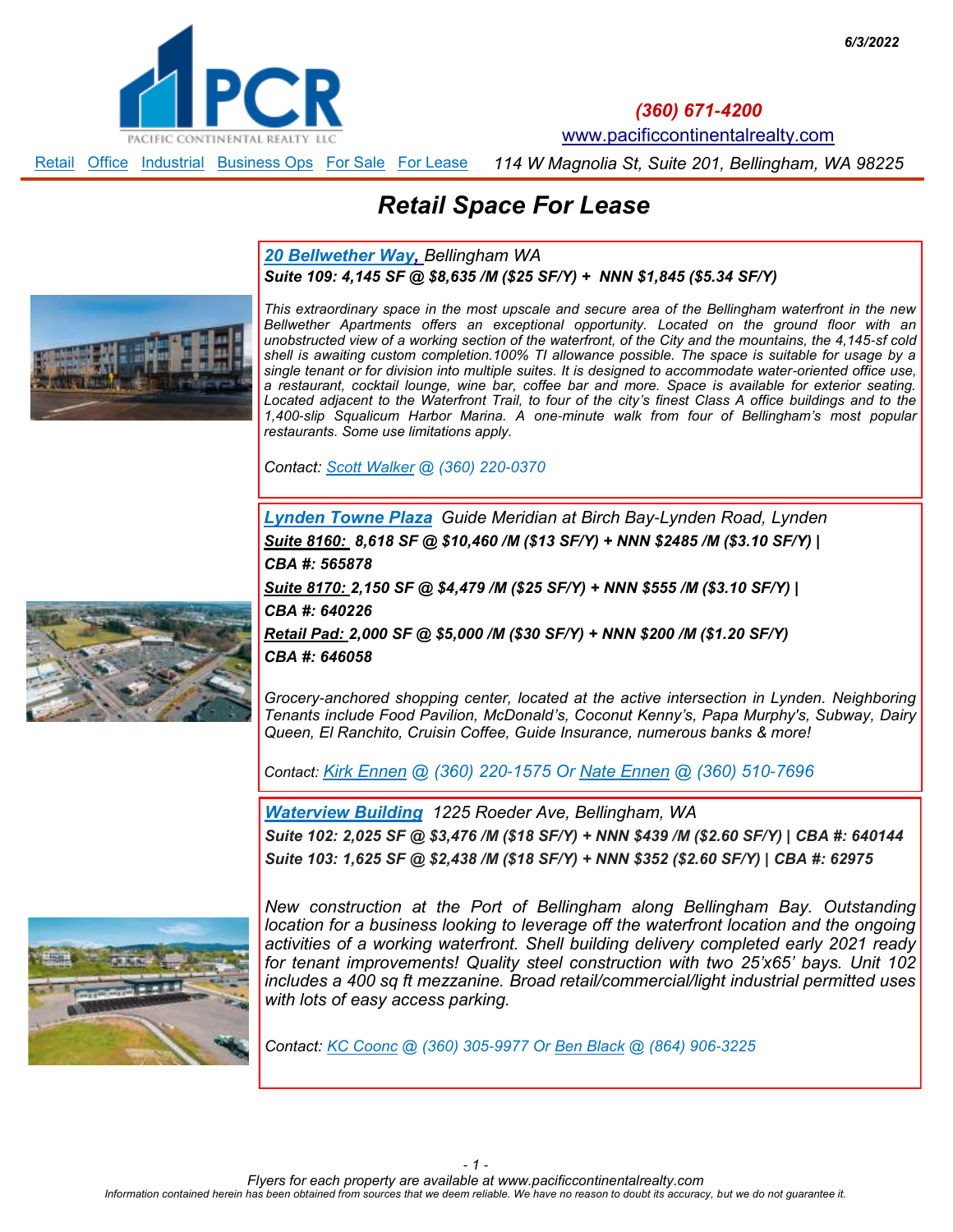

## *Retail Space For Lease 6/3/2022*

*Contact us at (360) 671-4200 [www.pacificcontinentalrealty.com](http://www.pacificcontinentalrealty.com/retail-lease)*

*[Ferndale Crossings](http://www.pacificcontinentalrealty.com/listings/?propertyId=410467-lease) 5905 Portal Way, Ferndale, WA Building B: 1,500-7,500 SF @ \$2,250-\$11,250 /M (\$18 SF/Y) + NNN \$463-\$2,313 (\$3.70 SF/Y) Building C: 1,500-7,500 SF @ \$2,250-\$11,250 /M (\$18 SF/Y) + NNN \$463-\$2,313 (\$3.70 SF/Y)*



*Outstanding location off I-5 exit 263 in Ferndale. Maximum SF is flexible. New construction with flexible layout and interior design. Construction to begin once tenants for 3,000+ SF are obtained. 134 parking spaces when complete. Great visibility from I-5 plus rapidly increasing traffic count on 2nd Ave and Portal Way. Adjacent to Ferndale City Park and across the street from Cruisin Coffee. Other tenants are Anytime Fitness, Custom Prescription Shoppe and Edaleen Dairy Store.*

*Contact: [Scott Walker](mailto:scott@pacificcontinentalrealty.com?subject=5905%20Portal%20Way%20Ferndale%20Crossings) @ (360) 220-0370* 

*[1873 E Main Street](http://www.pacificcontinentalrealty.com/listings/?propertyId=410433-lease) Ferndale, WA*



*Suite 3: 1,200 SF @ \$1,600 /M (\$16 SF/Y) + NNN \$550 /M (\$5.50 SF/Y) Suite 4: 1,200 SF @ \$1,600 /M (\$16 SF/Y) + NNN \$550 /M (\$5.50 SF/Y) Suite 5: 2,384 SF @ \$3,178 /M (\$16 SF/Y) + NNN \$1,093 /M (\$5.50 SF/Y)*

Prime office/retail spaces in Ferndale. Located next to Walgreens & across from *Samuel's Furniture on Main Street. Parking on site and easy access to office/retail center (stop light) & I-5 exit 263. Neighbors include O'Reilly, Haggen, Walgreens, Woods Coffee, Starbucks, Sonic Burger, Locker Room Fitness and many more!*

*Contact: KC Coonc @ (360) 305-9977 or Ben Black @ (864) 906-3225*

#### *[Five Columns](http://www.pacificcontinentalrealty.com/properties/1301-e-maple-st/) 1301 E. Maple Bellingham, WA 4,437 SF @ \$7,395 /M (\$20 SF/Y) + NNN \$924 (est \$2.50 SF/Y)*



*Outstanding opportunity to lease or purchase 4,437 SF building located in the Samish Neighborhood of Southern Bellingham. The Samish Neighborhood is currently undergoing rapid gentrification, with multiple low-rise apartments with mixed use commercial space. Ideal location restaurant use, however, conversion to office, retail, or financial institution would not be difficult due to open floor plan.* 

*Target market trending toward WWU students with a value menu brewpub or sports bar*  concept would work well at this location. Seating for up to 141 guests, very large functional *kitchen, and plenty of parking available by a 3-property reciprocal parking agreement. Please view with discretion.*

*Contact: KC Coonc @ (360) 305-9977*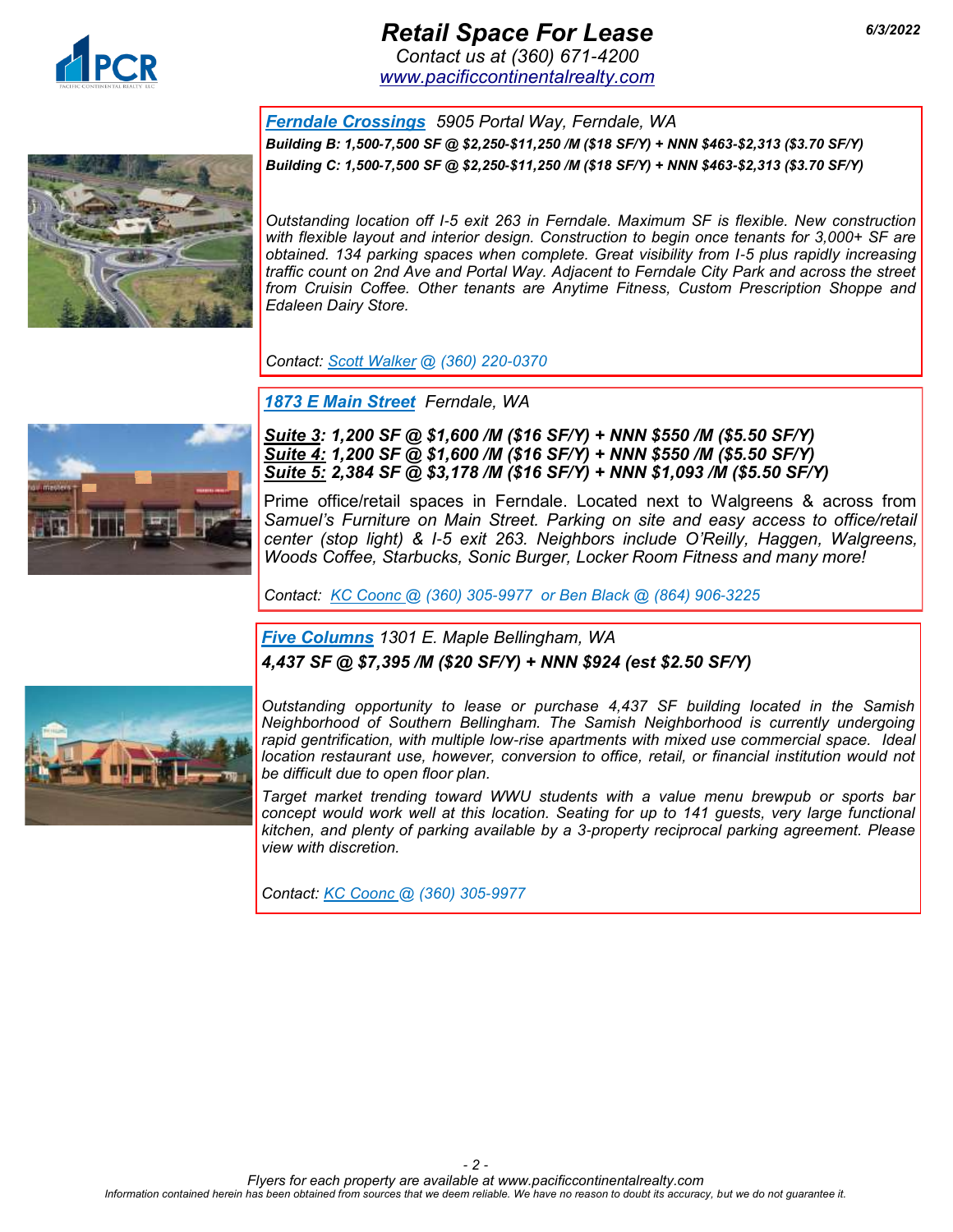

# *Retail Space For Lease 6/3/2022*

*Contact us at (360) 671-4200 [www.pacificcontinentalrealty.com](http://www.pacificcontinentalrealty.com/retail-lease)*

#### *Gateway [Centre](http://www.pacificcontinentalrealty.com/properties/1313-e-maple-st/) 1313 [Maple](http://www.pacificcontinentalrealty.com/listings/?propertyId=407573-lease) Bellingham WA Suite 101: 1,554 SF @ \$2,849 /M (\$22 SF/Y) Gross*



*Suite 101: 1,554 sq ft office or retail location on the ground floor of Gateway Centre that includes a kitchenette and ADA bathroom. There is bonus opportunity to grow your business by leasing additional executive suite space full or part time as needed. Gateway Centre is a meticulously maintained building centrally located in Bellingham with easy I-5 access with an abundance of parking. Formerly a pharmacy, and would work well for most destination retail. Other uses could be a law office, physical therapy, doctor, dentist, insurance agency, real estate group and more. Turnkey suite that is bright and open.* 

*Contact: KC Coonc @ (360) 305-9977* 



*[Meridian Square](http://www.pacificcontinentalrealty.com/properties/4280-meridian/) 4280 Meridian St, Bellingham, WA Suite 100: 1,460 SF @ \$3,407 /M (\$28 SF/Y) + NNN \$791 /M (\$6.50 SF/Y) Suite 106: 3,559 SF @ \$5.339 /M (\$18 SF/Y) + NNN \$1,928 /M (\$6.50 SF/Y) Suite 120: 10,688 SF @ \$24,940 /M (\$28 SF/Y) + NNN \$5,790 /M (\$6.50 SF/Y) Suite 140: 6,040 SF @ \$14,093 /M (28 SF/Y) + NNN \$3,272 /M (\$6.50 SF/Y)*

*Meridian Square is a retail medical office hub centrally located on the Meridian and Kellogg signalized intersection. The center is currently anchored by PeaceHealth and Olive Garden, There is 10,688 SF of turn-key medical office space available, which can be demised down or increased to 16,728 SF with frontage on Meridian St.* 

*Contact: KC Coonc @ (360) 305-9977* 



*[Gaston Bay Building](http://www.pacificcontinentalrealty.com/listings/?propertyId=405557-lease) 2925 Roeder Ave, Bellingham, WA Suite 120: 1,677 SF @ \$2,935 /M (\$21 SF/Y) + NNN &1,004.80 /M (\$7.19 SF/Y) Suite 121/122: 5,495 SF @ \$8,700 /M (\$19 SF/Y) + NNN \$3,292.42 /M (\$7.19 SF/Y)*

*Located on Bellingham's waterfront with 360 degree views from all floors. Liberal use of windows, flexible floor plans, and a private rooftop deck to showcase the beautiful views of Bellingham Bay. Suite 120 was recently finished to turn-key ready to move in. Suite 121/122 is vanilla shell. The building has Gold LEED certification pending which leads to lower expenses, and higher productivity rates. Received 2013 NWAIA Design Award.*

*Contact: [Heather Baker](mailto:heather@pacificcontinentalrealty.com?subject=2925%20Roeder%20Ave.) @ (360) 671-4200 x 105* 



*Prime Waterfront Class A Office Suites 21 Bellwether Way, Bellingham WA 98225 Suite 101: 1,383 SF @ \$2,535 /M (\$22 SF/Y) + \$890 /M (\$7.72 SF/Y)* 

Gorgeous high-visibility ground floor studio available on waterfront in Bellingham.1,383 sf suite was designed/build as a Barre studio but pandemic blocked use. Main studio may be used for dance, exercise, gym or other similar uses. See OM and video tour. Expansion into contiguous 600 sf is also available. High traffic and excellent demographic area. Located next to waterfront trail and Squalicum Harbor Marina. 174-slip private underground parking garage with separate, secure bicycle storage and private bathrooms with showers.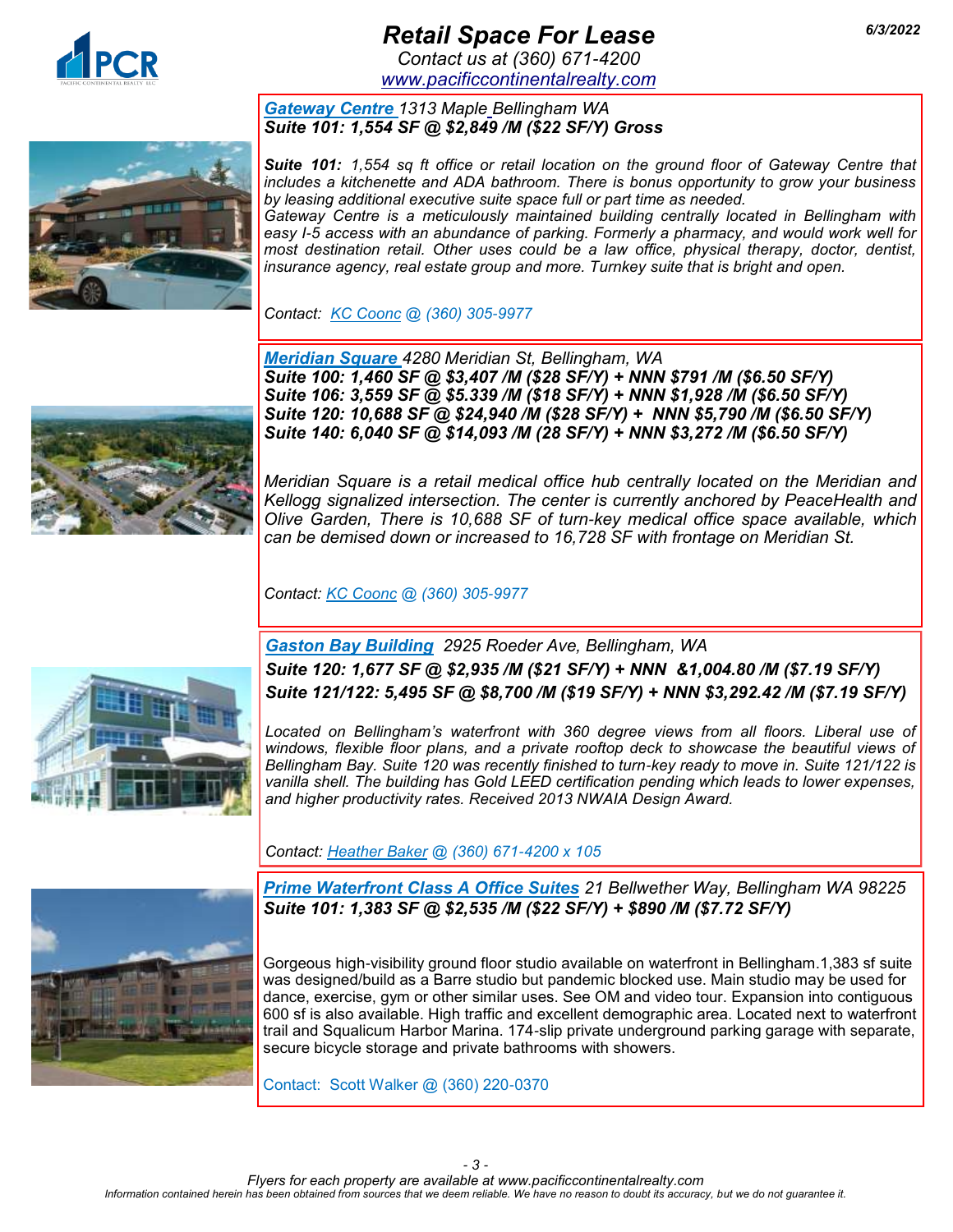



*Prime Bar/Retail Located Downtown 1319 Commercial St. Bellingham WA 98225 1319 Commercial St: 2,700 SF @ \$2,700 /M (\$12 SF/Y) + NNN \$691 /M (\$3.07 SF/Y) CBA #: 638936*

*Centrally located bar/retail space available in the heart of downtown Bellingham. Historic building with beautiful façade, huge windows and original wood floors. Current use is bar (Uisce Irish Pub), but the space could be reconfigured for retail/ restaurant/office. Private loft office space, restrooms with multiple stalls, and rear delivery ramp entrance. This space has a lot of potential and has tremendous visual appeal.* 

*Contact: KC Coonc @ (360) 305-9977 Or Heather Baker @ (360) 927-0639*

*Large Open Flex Downtown Building 1411 Railroad Ave Bellingham, WA 98225 1411 Railroad Ave: 11,000 SF @ \$21,083 (\$23 SF/Y) + NNN \$3,428 /M (\$3.74 SF/Y) CBA #: 639265*



*Fantastic opportunity to lease a fully renovated 11k sq ft building in Bellingham's downtown commercial core. The landlord is open to working with the tenant to customize and create the perfect floor plan to fit the tenant's needs. The building is equally divided between the 1st and 2nd floor, and with some creativity, the spaces could work for two separate tenants. Both floors of the building are 75% open, with offices and conference rooms situated to the back of the building with tons of natural light cascading through the storefront and the 2nd floor. Access to the 2nd floor is by a wide steel staircase or the elevator. The 2nd floor has very high ceilings with an exposed structural truss system that adds to the character of the space—the perfect location for a tech company or engineering firm. However, it could work well for a* large brewpub or restaurant. Don't hesitate to bring your ideas to this super cool *building in a premium downtown location. The building will be vacant on July 31st and available for lease in the first week of August.* 

*Contact: KC Coonc @ (360) 305-9977 Or Heather Baker (360) 927-0639*



*Pad at Lynden Towne Plaza 8112 Guide Meridan Rd, Lynden, WA 98264 2,000 SF @ \$5,000 (\$30 SF/Y) + NNN \$623 /M (\$3.74 SF/Y) CBA #: 28396644* 

*2,000 sf building site on 26,000 sf lot situated between Dairy Queen and McDonalds with ample parking and drive-thru opportunity. Lynden Towne Plaza is a grocery-anchored shopping center conveniently located in Lynden at the active intersection of Birch Bay-Lynden Road and Guide Meridian! This intersection sees over 24,000 cars daily and is enroute to the busiest US/Canada border crossing. Pad site is highly visible from Birch-Bay Lynden Road and Guide Meridian.* 

*Contact: Contact: Kirk Ennen @ (360) 220-1575 Or Nate Ennen @ (360) 510-7696*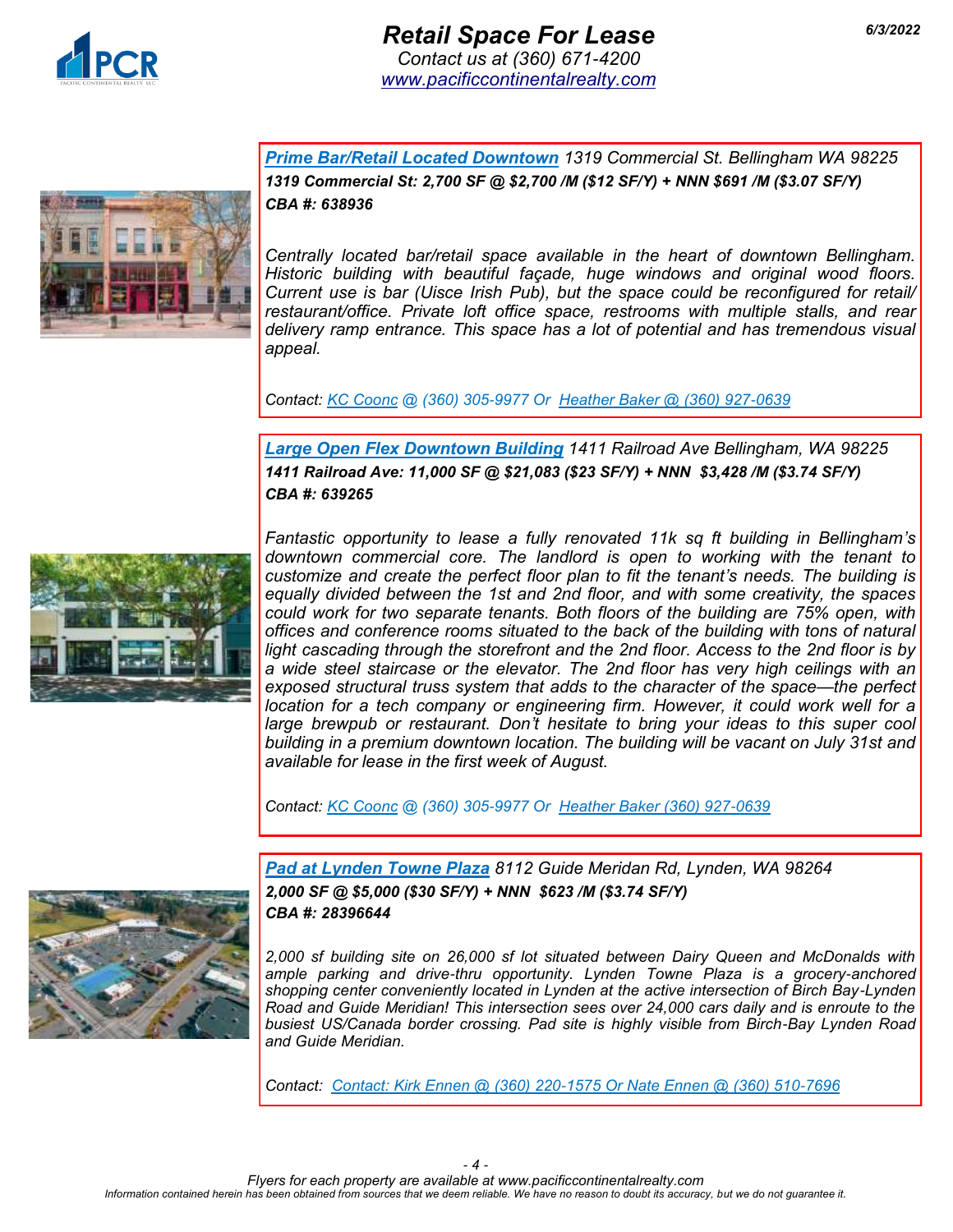



*Barkley Crossroads Restaurant & Bar 1263 Barkley Blvd, Bellingham, WA 3,910 SF @ \$7,260 (\$22.28 SF/Y) + NNN \$1,533 /M (\$4.74 SF/Y) CBA #: 645845*

*Outstanding restaurant & tap room/bar with excellent outdoor seating at Barkley Crossroads - Barkley Boulevard & Orleans Street - 1 minute from I-5, Sunset Square Mall, Barkley Village; directly across from Lowe's. Formerly Crossroads BBQ Bar & Grill. The kitchen, restaurant and bar has most furniture, fixtures and equipment intact and is ready to open. 3,910 sf total space. Building is free standing and is a portion of the Barkley Crossroads mall, home to many other retail and office users. Outstanding exposure with excellent traffic counts. Offer is for sublease for remaining term of lease (until May 14, 2024 plus extension options). F, F & E available for purchase.*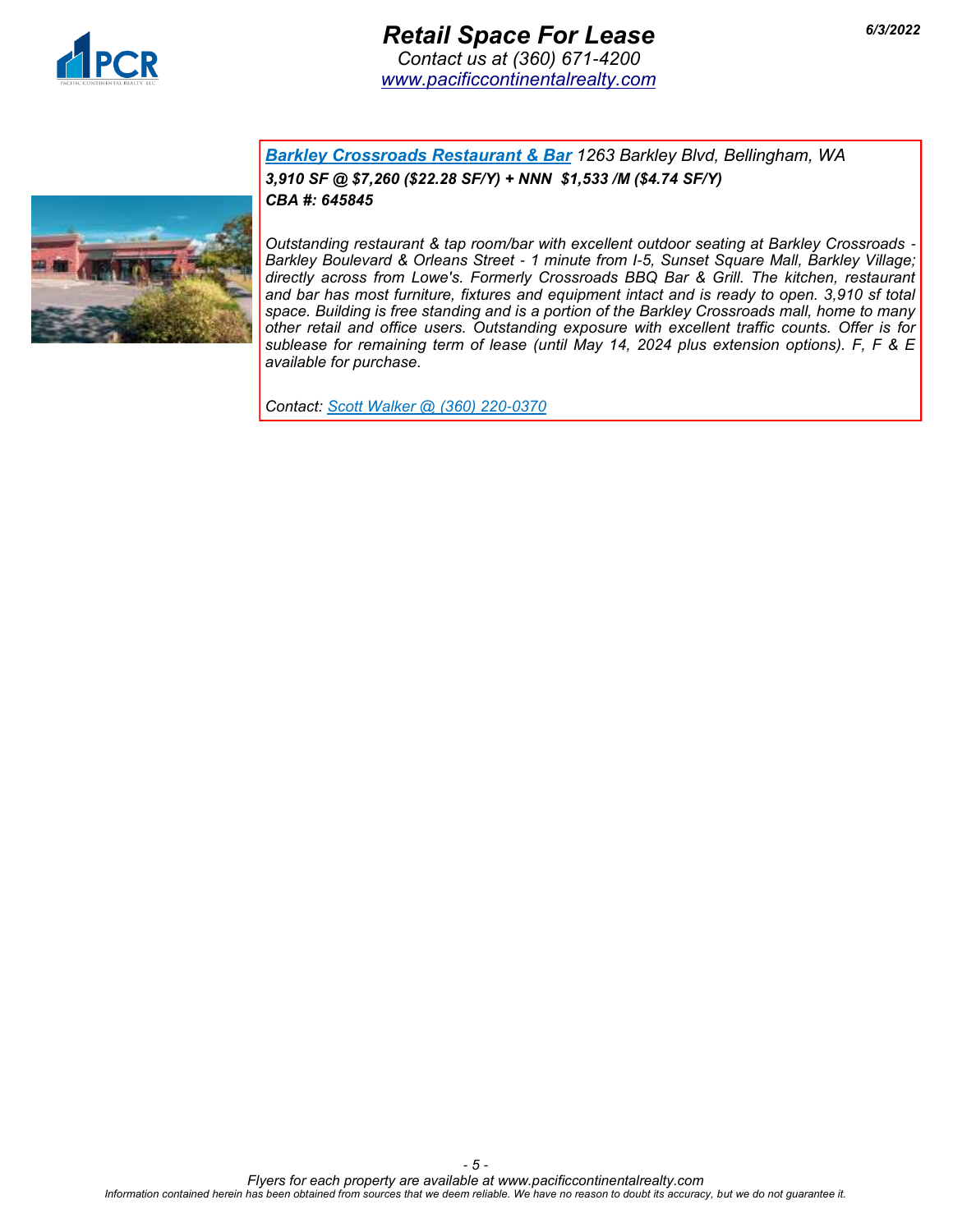<span id="page-5-0"></span>

#### *6/3/2022 (360) 671-4200*

*[www.pacificcontinentalrealty.com](http://www.pacificcontinentalrealty.com/office-lease/)*

*114 W Magnolia St, Suite 201, Bellingham, WA 98225*

*[Retail](#page-0-0) [Office](#page-5-0) [Industrial](#page-13-0) [Business Ops For Sale](#page-15-0) Land for Sale/Lease*

# *Office Space For Lease*

#### *Barkley Medical Center, 2075 Barkley Blvd[,](http://www.pacificcontinentalrealty.com/listings/?propertyId=407573-lease) Bellingham WA Suite 100: 2,900 SF @ \$5,800 /M (\$24 SF/Y) + NNN \$1,738 /M (\$7.19 SF/Y)*

*The Barkley Medical Building is the premium location for medical tenants within Barkley Village. The building offers great exposure and plenty of parking for staff and clients. This 2,900 SF suite is street level with retail exposure. The floor is prepped for a medical build out with \$35/SF T.I. allowance included in the lease rate. This is the only available suite located in the Barkley Medical Building.*

*Contact: KC Coonc @ (360) 305-9977* 

### *[20 Bellwether Way](http://www.pacificcontinentalrealty.com/properties/professional-offices-for-lease-near-i-5/) Bellingham, WA Suite 109: 4,145 SF @ \$8,635 /M (\$25 SF/Y) + NNN \$1,727 (\$5 SF/Y)*



*This extraordinary space in the most upscale and secure area of the Bellingham waterfront in the new Bellwether Apartments offers an exceptional opportunity. Located on the ground floor with an unobstructed view of a working section of the waterfront, of the City and the mountains, the 4,145-sf cold shell is awaiting custom completion. 100% TI allowance possible. The space is suitable for usage by a single tenant or for division into multiple suites. It is designed to accommodate water-oriented office use, a restaurant, cocktail lounge, wine bar, coffee bar and more. Space is available for exterior seating. Located adjacent to the Waterfront Trail, to four of the city's finest Class A office buildings and to the 1,400-slip Squalicum Harbor Marina. A one-minute walk from four of Bellingham's most popular restaurants. Some use limitations apply.* 

*Contact: [Scott Walker](mailto:scott@pacificcontinentalrealty.com?subject=1315%2011th%20St) @ (360) 220-0370* 

#### *Marina Building 851 Coho Way Bellingham, WA 98225*

*Suite 302: 1,540 SF @ \$3,080 /M (\$24 SF/Y) Gross*



*Excellent corner office suite in beautifully maintained waterfront office building situated near Zuanich Park and the Bellingham Yacht Club. Features four private offices, a conference room, and a break room with a full kitchenette. Private restroom, storage, and lots of windows allowing for ample natural light and exceptional views. Close to walking trails, downtown, and freeway access.*

*High pride of ownership shows in the finishes and building maintenance. Professionally managed with ample parking and great signage. ADA elevator and common area restrooms. Modified gross rent with gas and electricity separately metered.*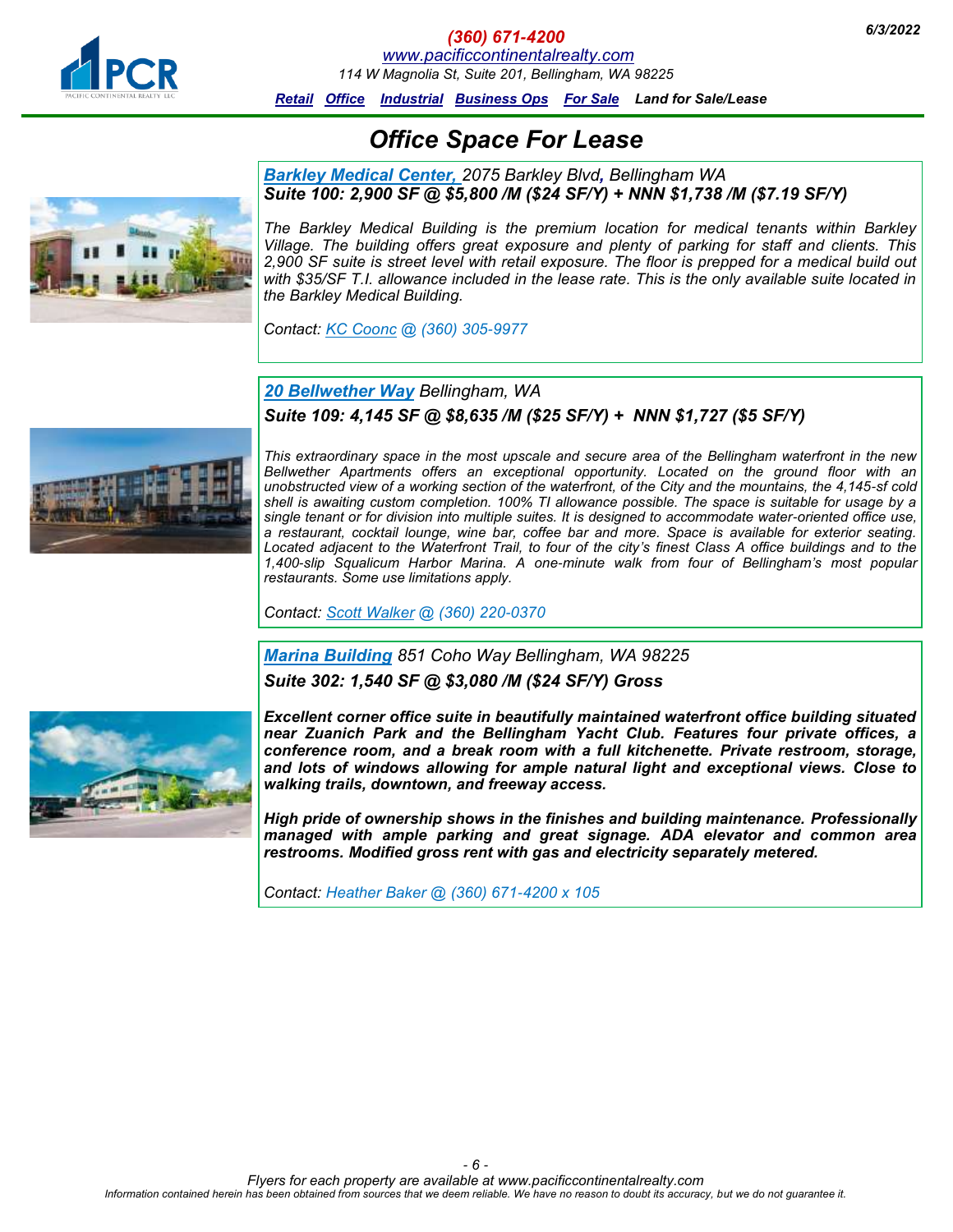

#### *(360) 671-4200 6/3/2022 [www.pacificcontinentalrealty.com](http://www.pacificcontinentalrealty.com/office-lease/)*

*114 W Magnolia St, Suite 201, Bellingham, WA 98225*

*[Retail](#page-0-0) [Office](#page-5-0) [Industrial](#page-13-0) [Business Ops For Sale](#page-15-0) Land for Sale/Lease*

# *Office Space For Lease*

*[3800 Byron Ave](http://www.pacificcontinentalrealty.com/properties/professional-offices-for-lease-near-i-5/) Bellingham, WA 98225*



#### *Suite 108: 1,296 SF @ \$2,479 /M (\$22.95 SF/Y) + NNN \$564 /M (\$5.22 SF/Y)*

*Ready for immediate occupancy, the Lincoln Professional Center offers beautifully renovated office space options with excellent parking (105 spaces). Offers a quick trip to and from any part of Bellingham - 5 minutes from PeaceHealth St. Joseph's Hospital, Western Washington University and downtown. Half a block from WTA's Lincoln Creek Park & Ride Station.* 

*Contact: [Scott Walker](mailto:scott@pacificcontinentalrealty.com?subject=3800%20Byron%20Ave) @ (360) 220-0370* 



*[Cascade Business Park](http://pacificcontinentalrealty.com/properties/warehouse-cascade-business-park/) 5373 Guide Meridian St, Bellingham, WA 98226 E-205: 732 SF @ \$775 /M (\$12.70 SF/Y) Modified Gross*

*Minutes from north Bellingham sits Cascade Business Park. The multifunctional spaces within the park are housed alongside the highly populated Guide Meridian Road, which sees over 30,000 vehicles daily and customers from Canada. The location is perfect for any business*  wishing to have easy access to the city of Bellingham while simultaneously be able to travel *across the border with ease.*

*Contact: [Heather Baker](mailto:heather@pacificcontinentalrealty.com?subject=Cascade%20Business%20Park) @ (360) 671-4200 x 105*

*Waterview Building 1225 Roeder Ave, Bellingham, WA*

*Suite 102: 2,025 SF @ \$3,476 /M (\$18 SF/Y) + NNN \$439 /M (\$2.60 SF/Y) | CBA #: 640144 Suite 103: 1,625 SF @ \$2,438 /M (\$18 SF/Y) + NNN \$352 (\$2.60 SF/Y) | CBA #: 62975*



*New construction at the Port of Bellingham along Bellingham Bay. Outstanding location for a business looking to leverage off the waterfront location and the ongoing activities of a working waterfront. Shell building delivery completed early 2021 ready for tenant improvements! Quality steel construction with two 25'x65' bays. Unit 102 includes a 400 sq ft mezzanine. Broad retail/commercial/light industrial permitted uses with lots of easy access parking.*

*Contact: KC Coonc @ (360) 305-9977 Or Ben Black @ (864) 906-3225*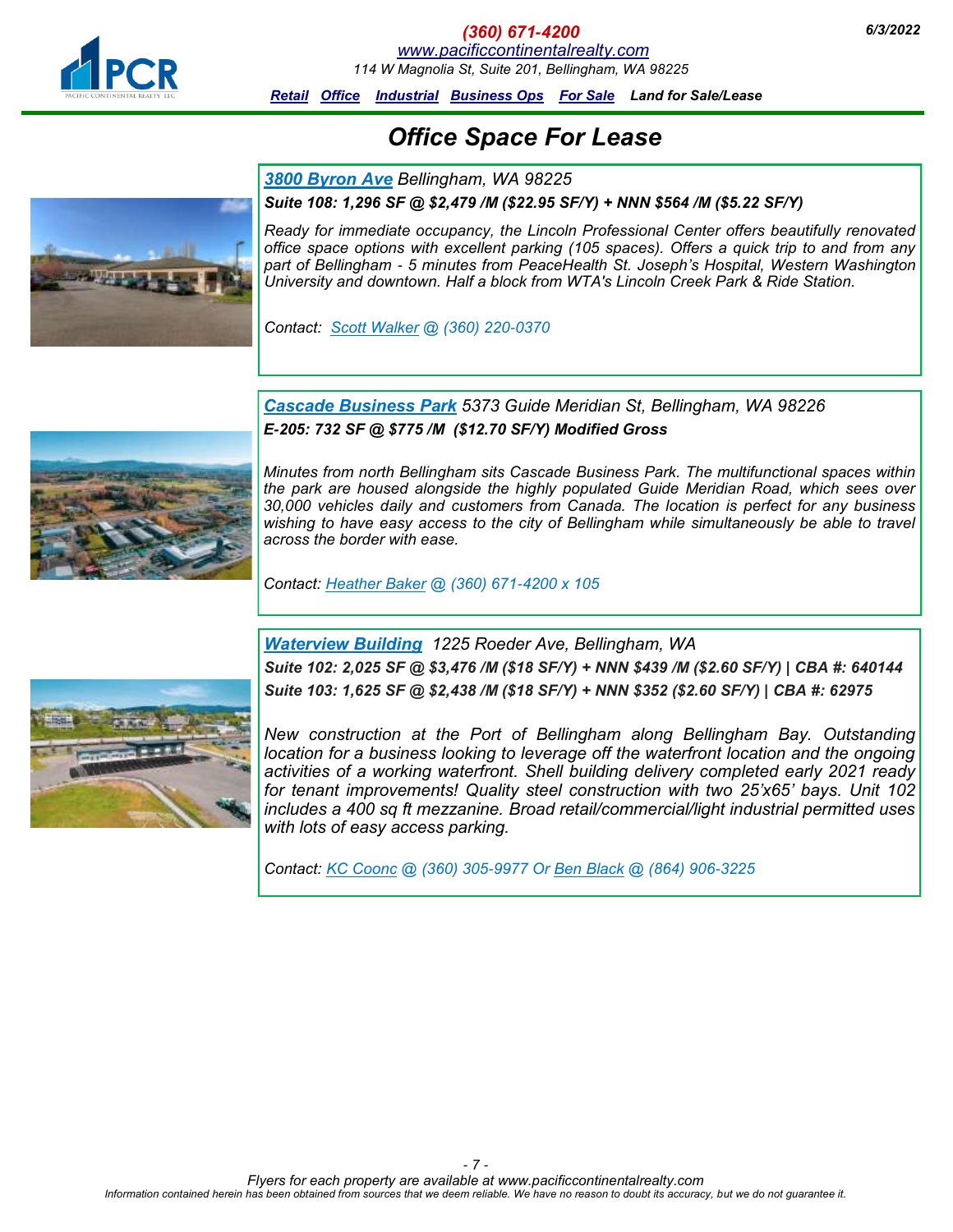

*(360) 671-4200 6/3/2022 [www.pacificcontinentalrealty.com](http://www.pacificcontinentalrealty.com/office-lease/) 114 W Magnolia St, Suite 201, Bellingham, WA 98225*

*[Retail](#page-0-0) [Office](#page-5-0) [Industrial](#page-13-0) [Business Ops For Sale](#page-15-0) Land for Sale/Lease*

*Office Space For Lease*

*450-520 [Birchwood Ave](http://www.pacificcontinentalrealty.com/properties/520-b-birchwood-ave/) Bellingham, WA Suite 450B: 1,348 SF @ \$3,033 (\$27 SF/Y) + NNN \$837 (\$7.45 SF/Y)*

*Medical office space in a prime location close to the hospital. Large waiting room, reception office, open area, private office, break room with bathroom, patient bathroom, and lab area.* 

*Contact: Heather Baker @ (360) 671-4200 x 105*



*[Bellingham Crown Plaza Executive Suites](http://www.bcpoffice.com/) 114 W. Magnolia St., Bellingham, WA Suites available from \$450/M, all inclusive*

Located in the Crown Plaza Building in the heart of Bellingham's central business district. Full-time office manager on site caters to your needs, friendly receptionists who greet your *clients, answer your phone calls to your specifications, mail service, e-mail service, courier service, copier and fax services, concierge and janitorial services. Use of four fully furnished conference rooms, furnished reception and waiting area, complementary guest parking*  adjacent to building, office furniture in every suite, full kitchen/break room, signage on door of *your suite and the Crown Plaza Building's first floor directory, freight elevator, fully air-conditioned, 24-hour access. Warm sense of community and vibrant, diverse professional work environment. Rent includes phone and internet (fiber).*

*Contact: [Heather Baker](mailto:heather@pacificcontinentalrealty.com?subject=Crown%20Plaza%20Executive%20Suites) @ (360) 671-4200 x 105* 

*[Crown Plaza Building](http://www.pacificcontinentalrealty.com/properties/bellingham-crown-plaza-building-downtown/) 114 W. Magnolia Street, Bellingham, WA 98225*

*Suite 104: 1,049 SF @ \$16 SF/Y + NNN \$6.08 SF/Y = \$1,930.16 /M Suite 107: 1,612 SF @ \$16 SF/Y + NNN \$6.08 SF/Y = \$2,966 /M Suite 108: 655 SF @ \$16 SF/Y + NNN \$6.08 SF/Y = \$1,205.20 Suite 109: 675 SF @ \$16 SF/Y + NNN \$6.08 SF/Y = \$1,242 /M Suite 302: 3,702 SF @ \$16 SF/Y + NNN \$6.08 SF/Y = \$6,812 /M Suite 316: 1,241 SF @ \$16 SF/Y + NNN \$6.08 SF/Y = \$2,283 /M Suite 500: 2,520 SF @ \$16 SF/Y + NNN \$6.08 SF/Y = \$4,637 /M Suite 501: 1,600 SF @ \$16 SF/Y + NNN \$6.08 SF/Y = \$2,944 /M Suite 505: 3,947 SF @ \$16 SF/Y + NNN \$6.08 SF/Y = \$7,591 /M Suite 506: 1,623 SF @ \$16 SF/Y + NNN \$6.08 SF/Y = \$2,716 /M*

*Beautiful professional office building w/ fiber optic internet. Renovated historic building w/ elegant interior. Great location in heart of Bellingham's central business district. Close to city, county, & federal buildings. Hundreds of services to support your business nearby. Walking distance to everything. Scenic view of the waterfront, Mt. Baker and beautiful downtown Bellingham. Outstanding natural light. Managing company on site. UPS/FedEx drop boxes in lobby. Free customer parking on site. All spaces are bright, modern and clean.*

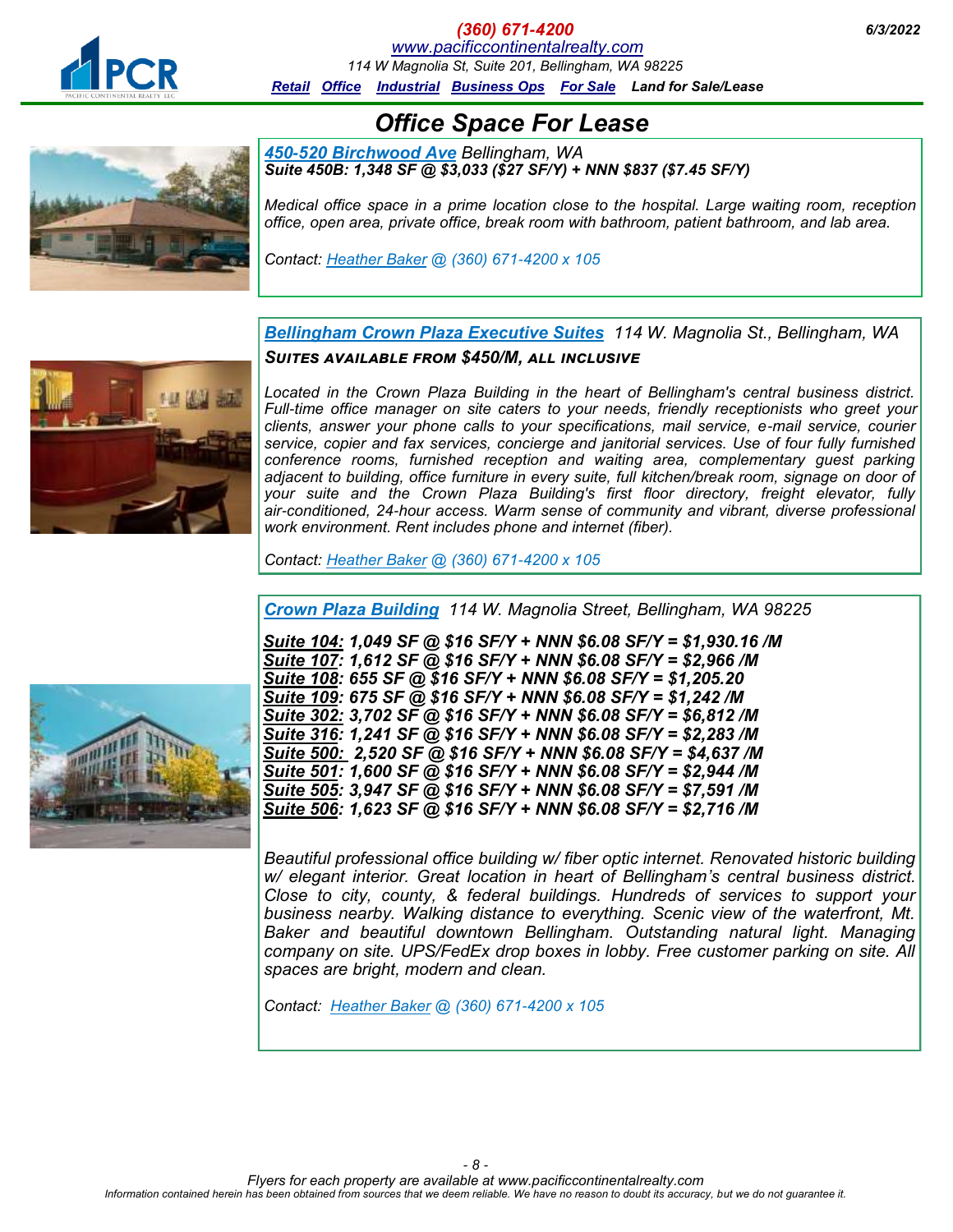## *6/3/2022 Office Space For Lease Contact us at (360) 671-4200*

*[www.pacificcontinentalrealty.com](http://www.pacificcontinentalrealty.com/office-lease)*

#### *[Gateway](http://www.pacificcontinentalrealty.com/properties/1313-e-maple-st/) Centre 1313 [Maple](http://www.pacificcontinentalrealty.com/listings/?propertyId=407573-lease) Bellingham WA Suite 101: 1,554 SF @ \$2,849 /M (\$22 SF/Y) Gross*

*Suite 101: 1,554 SQ FT office or retail location on the ground floor of Gateway Centre that includes a kitchenette and ADA bathroom. There is bonus opportunity to grow your business by leasing additional executive suite space full or part time as needed.*

*Gateway Centre is a meticulously maintained building centrally located in Bellingham with easy I-5 access with an abundance of parking. Formerly a pharmacy, and would work well for most destination retail. Other uses could be a law office, physical therapy, doctor, dentist, insurance agency, real estate group and more. Turnkey suite that is bright and open.* 

*Contact: KC Coonc @ (360) 305-9977* 

*[Meridian Square](http://www.pacificcontinentalrealty.com/properties/4280-meridian/) 4280 Meridian St, Bellingham, WA Suite 100: 1,460 SF @ \$3,407 /M (\$28 SF/Y) + NNN \$791 /M (\$6.50 SF/Y) Suite 106: 3,559 SF @ \$7,266 /M (\$18 SF/Y) + NNN \$1,928 /M (\$6.50 SF/Y) Suite 120: 10,688 SF @ \$24,940 /M (\$28 SF/Y) + NNN \$5,790 /M (\$6.50 SF/Y) Suite 140: 6,040 SF @ \$14,093 /M (28 SF/Y) + NNN \$3,272 /M (\$6.50 SF/Y)*

*Meridian Square is a retail medical office hub centrally located on the Meridian and Kellogg signalized intersection. The center is currently anchored by PeaceHealth, Care Medical Group, Olive Garden, and AAA. There is 10,688 SF of turn-key medical office space available, which can be demised down or increased to 16,728 SF with frontage on Meridian St.* 

*Contact: KC Coonc @ (360) 305-9977* 



*[Ferndale Crossings](http://www.pacificcontinentalrealty.com/properties/prime-retail-space-new-construction-in-ferndale-near-i-5/) 5905 Portal Way, Ferndale, WA*

*Building B: 1,500-7,500 SF @ \$2,250-\$11,250 /M (\$18 SF/Y) + NNN \$462.50-\$2,312.50 (\$3.70 SF/Y) Building C: 1,500-7,500 SF @ \$2,250-\$11,250 /M (\$18 SF/Y) + NNN \$462.50-\$2,312.50 (\$3.70 SF/Y)*

*Building B & C: Outstanding location off I-5 exit 263 in Ferndale. Maximum SF is flexible. New construction with flexible layout and interior design. Construction to begin once tenants for 3,000+ SF is obtained. 64 parking spaces. Great visibility from I-5 plus rapidly increasing traffic count on 2nd Ave and Portal Way. Adjacent to Ferndale City Park and across the street from Cruisin Coffee. Other tenants are Anytime Fitness. Custom Prescription Shoppe, and the Edaleen Dairy Store.*

*Contact: [Scott Walker](mailto:scott@pacificcontinentalrealty.com?subject=5905%20Portal%20Way%20Ferndale%20Crossings) (360) 220-0370* 



*[Gaston Bay Building](http://www.pacificcontinentalrealty.com/listings/?propertyId=405557-lease) 2925 Roeder Avenue, Bellingham, WA Suite 120: 1,677 SF @ \$2,935 /M (\$21 SF/Y) + NNN &1,004.80 /M (\$7.19 SF/Y) Suite 121/122: 5,495 SF @ \$8,700 /M (\$19 SF/Y) + NNN \$3,292.42 /M (\$7.19 SF/Y)*

Located on Bellingham's waterfront with 360 degree views from all floors. Liberal use of *windows, flexible floor plans, and a private rooftop deck to showcase the beautiful views of Bellingham Bay. Suite 120 was recently finished to turn-key ready to move in. Suite 121/122 is vanilla shell. The building has Gold LEED certification pending which leads to lower expenses, and higher productivity rates. Received 2013 NWAIA Design Award.*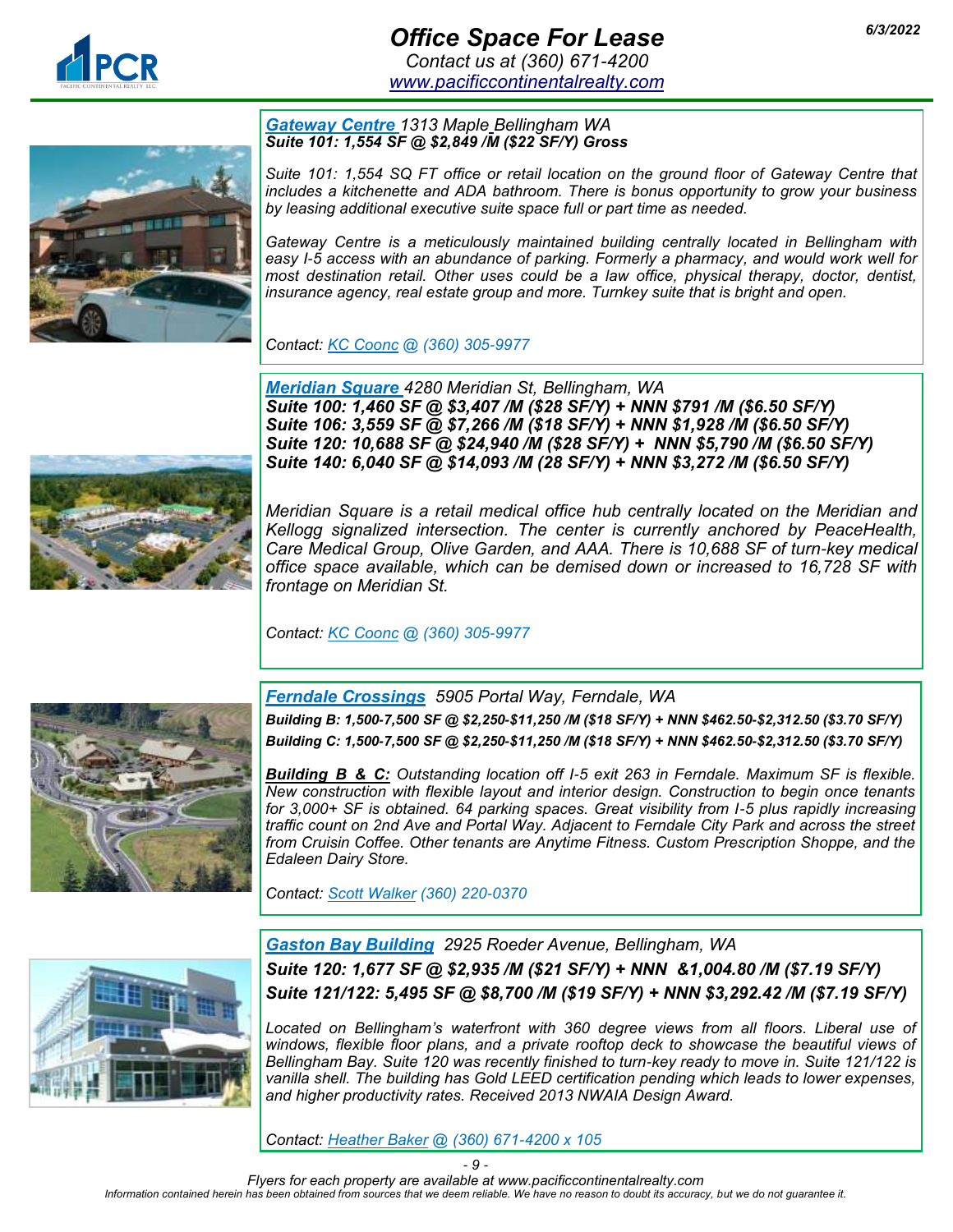

*Discovery Park 1400-1420 King St, Bellingham, WA 98229 Suite B104: Offices 4, 6 - 110 SF @ \$270 /M (\$30 SF/Y) Gross Suite B102/103: 315 SF @ \$475 / M (\$18 SF/Y) Gross*

*Suite B104 has three different offices for lease. The shared common area is professional and quiet . The offices themselves offer a great private setting for both work and hosting clients.*

*Contact: Ben Black @ (864) 906-3225*



*Prime Waterfront Class A Office Suites 21 Bellwether Way, Bellingham WA 98225 Suite 415: 2,747 SF @ \$5,952 /M (\$26 SF/Y) + \$1,767 /M (\$7.72 SF/Y) Suite 420: 3,432 SF @ \$7,722 /M (\$27 SF/Y) + \$2,208 /M (\$7.72 SF/Y)* 

*Bellwether Gate is a beautiful 3-building complex located on the inner harbor of Bellingham Bay featuring Class A office space in a breathtaking setting and offering a 1-minute walk of 4 excellent restaurants and the Hotel Bellwether (voted the #1 Northwest Luxury hotel by Evening Magazine), a walking/jogging trail around a 1,400 slip marina, and inspiration at every turn.*

Contact: Scott Walker @ (360) 220-0370



*Orchard Business Park 715 W. Orchard Dr. Bellingham, WA 98225 Suite 4: 2,000 SF @ \$2,333 /M (\$14 SF/Y) + NNN \$420 (\$2.52 SF/Y)*

*Attractive 2,000 SF office/warehouse suite in successful and well-maintained Orchard Business Park offered at a very competitive rate. This 2,000 SF suite is a blend of office and warehouse with a 12×14 grade level OH door. Located 2 minutes from I-5 and PeaceHealth St. Joseph's Hospital. The business park offers a convenient location, with the ability to easily access all areas of Bellingham. Concrete tilt-up construction. Fully sprinklered and with HVAC.* 

Contact: *[Scott Walker](mailto:scott@pacificcontinentalrealty.com?subject=5905%20Portal%20Way%20Ferndale%20Crossings) @ (360) 220-0370* 



*Orchard Business Park 801 W. Orchard Dr. Bellingham, WA 98225 Suite 1 & 2: 4,000 SF @ \$4,666.67 /M (\$14 SF/Y) + NNN \$920 (\$4.76 SF/Y)*

*Attractive 4,000 SF office/warehouse suite in successful and well-maintained Orchard Business Park offered at a very competitive rate. This 2,000 SF suite is a blend of office and warehouse with a 12×14 grade level OH door. Located 2 minutes from I-5 and PeaceHealth St. Joseph's Hospital. The business park offers a convenient location, with the ability to easily access all areas of Bellingham. Concrete tilt-up construction. Fully sprinklered and with HVAC. Can be divided into two 2,000 SF suites.*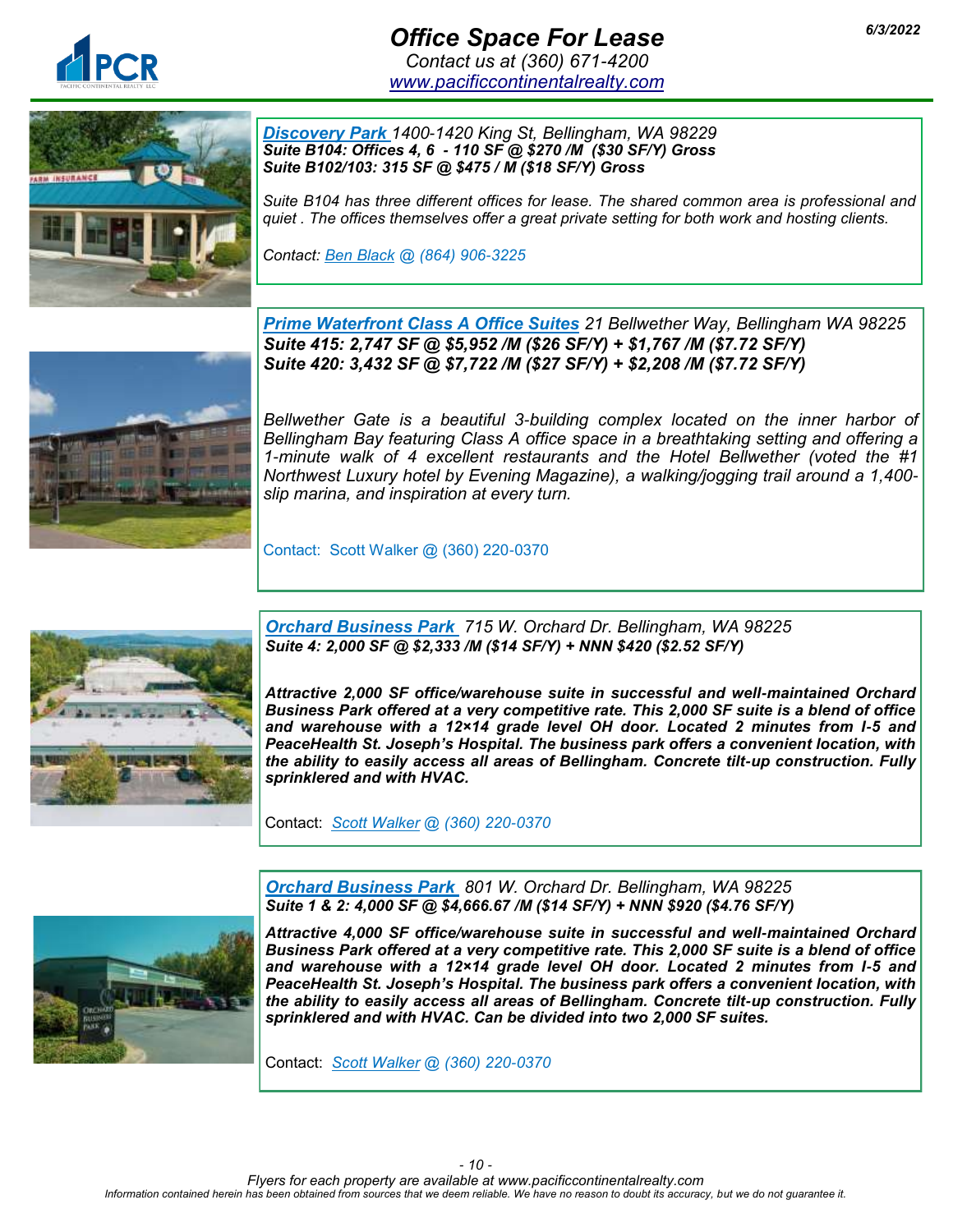

# *6/3/2022 Office Space For Lease Contact us at (360) 671-4200*

*[www.pacificcontinentalrealty.com](http://www.pacificcontinentalrealty.com/office-lease)*



*Large Open Flex Downtown Building 1411 Railroad Ave Bellingham, WA 98225 1411 Railroad Ave: 11,000 SF @ \$21,083 (\$23 SF/Y) + NNN \$3,428 /M (\$3.74 SF/Y) CBA #: 639265*

*Fantastic opportunity to lease a fully renovated 11k sq ft building in Bellingham's downtown commercial core. The landlord is open to working with the tenant to customize and create the perfect floor plan to fit the tenant's needs. The building is equally divided between the 1st and 2nd floor, and with some creativity, the spaces could work for two separate tenants. Both floors of the building are 75% open, with offices and conference rooms situated to the back of the building with tons of natural light cascading through the storefront and the 2nd floor. Access to the 2nd floor is by a wide steel staircase or the elevator. The 2nd floor has very high ceilings with an exposed structural truss system that adds to the character of the space—the perfect location for a tech company or engineering firm. However, it could work well for a* large brewpub or restaurant. Don't hesitate to bring your ideas to this super cool *building in a premium downtown location. The building will be vacant on July 31st and available for lease in the first week of August.* 

*Contact: KC Coonc @ (360) 305-9977 Or Heather Baker (360) 927-0639*



*Cordata Place Office 4151 Meridian St, Bellingham, WA 98226 Suite 102: 1525 SF @ \$2,415 (\$19 SF/Y) + NNN \$770 (\$5.82 SF/Y)*

*Opportunity to lease a spacious seven-office suite at Cordata Place, the retail center located at the intersection of Guide Meridian and Bakerview. In addition to seven private offices, this inline suite features a lobby, restroom and kitchenette and offers excellent signage opportunities fronting Meridian St, one of the highest-traffic roads in Bellingham. Ample parking and easy I-5 access. Space was formerly leased by Sunrise Services.*

*Contact: Heather Baker (360) 927-0639*



*23 Bellwether Suite 101 23 Bellwether Way, Bellingham WA 98225*

#### *Suite 101: 2,197 SF @ \$6,391.44 (\$25.46 SF/Y) + NNN \$1,730 (\$9.45SF/Y)*

*Opportunity to lease a spacious seven-office suite at Cordata Place, the retail center located at the intersection of Guide Meridian and Bakerview. In addition to seven private offices, this inline suite features a lobby, restroom and kitchenette and offers excellent signage opportunities fronting Meridian St, one of the highest-traffic roads in Bellingham. Ample parking and easy I-5 access. Space was formerly leased by Sunrise Services.*

*Contact: Scott Walker*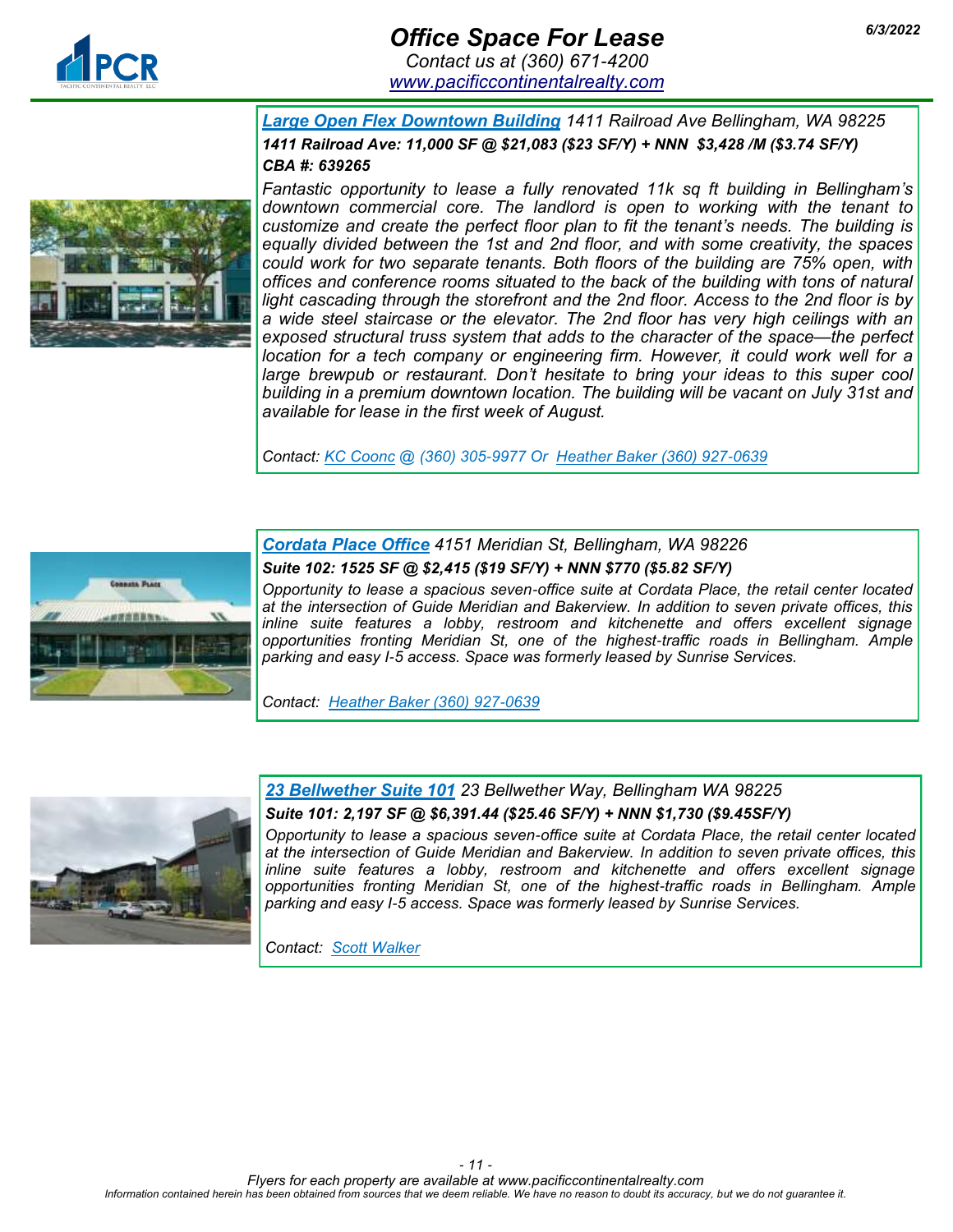

## *6/3/2022 Office Space For Lease Contact us at (360) 671-4200*

*[www.pacificcontinentalrealty.com](http://www.pacificcontinentalrealty.com/office-lease)*

*Pacific Harbor 801 Samish Way, Bellingham, WA 98229 Suite 204: 173 SF @ \$700 /month (\$4 SF/Y) Gross Suite 205: 173 SF @ \$700 /month (\$4 SF/Y) Gross CBA #: 28595777* 



*Opportunity to lease professional single office space in beautiful park-like setting with ample parking and easy access! Pacific Harbor building is a professional office building located on a serene hillside on Samish Way, just off of I-5. The building is set on a large parcel of property surrounded by grass, trees and beautiful landscaping. Offices have large windows that look onto wooded setting and provide lots of natural light. The building was completely remodeled and is well appointed with ADA access, large waiting area with a practitioner call button, ample free parking, heating and cooling. Owners recently upgraded HVAC system to highest COVID protection recommendations including air scrubbers, air purifiers and sanitation coils recently installed. Other tenants are mostly mental health counselors, this is a very professional and quiet setting. Call or email to schedule a showing.* 

*Contact: Heather Baker (360) 927-0639*

*Orchard Business Park 805 W. Orchard Dr. Bellingham, WA 98225 Suite 4: 2,000 SF @ \$2,333 /M (\$14 SF/Y) + NNN \$480 (\$2.88 SF/Y)*



*Attractive 2,000 SF office/warehouse suite in successful and well-maintained Orchard Business Park offered at a very competitive rate. This 2,000 SF suite is a blend of office and warehouse with a 12×14 grade level OH door. Located 2 minutes from I-5 and PeaceHealth St. Joseph's Hospital. The business park offers a convenient location, with the ability to easily access all areas of Bellingham. Concrete tilt-up construction. Fully sprinklered.*

Contact: *[Scott Walker](mailto:scott@pacificcontinentalrealty.com?subject=5905%20Portal%20Way%20Ferndale%20Crossings) @ (360) 220-0370* 

#### *[Five Columns](http://www.pacificcontinentalrealty.com/properties/1301-e-maple-st/) 1301 E. Maple Bellingham, WA 4,437 SF @ \$7,395 /M (\$20 SF/Y) + NNN \$924 (est \$2.50 SF/Y)*



*Outstanding corner restaurant location in Bellingham for over 45 years. Current owner is looking to retire soon after 32 years in operation. Seating count for up to 141 guests, very large functional kitchen with ample parking. Restaurant hours are 11am to 830pm Tuesday thru Saturday and Sunday 8am to 830pm Sunday. Excellent opportunity to expand hours and add Monday to your operation. Excellent opportunity to simply take over the reins with the FF&E and expand your opportunity or convert to the business model of your choosing. A brew pub or sports bar concept would work well at this location. This is a turnkey restaurant that is operational so please view with discretion.* 

*Contact: KC Coonc @ (360) 305-9977* 



*Luther Building 115 W Magnolia St. Bellingham, WA 98225 Suite 204: 324 SF @ \$500 /M Suite 206: 289 SF @ \$450 /M Suite 207: 420 SF @ \$600/M Suite 208: 435 SF @ \$650 /M*

*Four office suites in the Luther Building located in the heart of Bellingham's central business district. Each office suite is a 2-room space that provides ample natural light. Next to the building is the Commercial Street Parking Garage, providing accessible parking to you, your staff, and clients. Can combine all four suites into one office space.*

Contact: *[Ben Black @](mailto:scott@pacificcontinentalrealty.com?subject=5905%20Portal%20Way%20Ferndale%20Crossings) (864) 906-3225*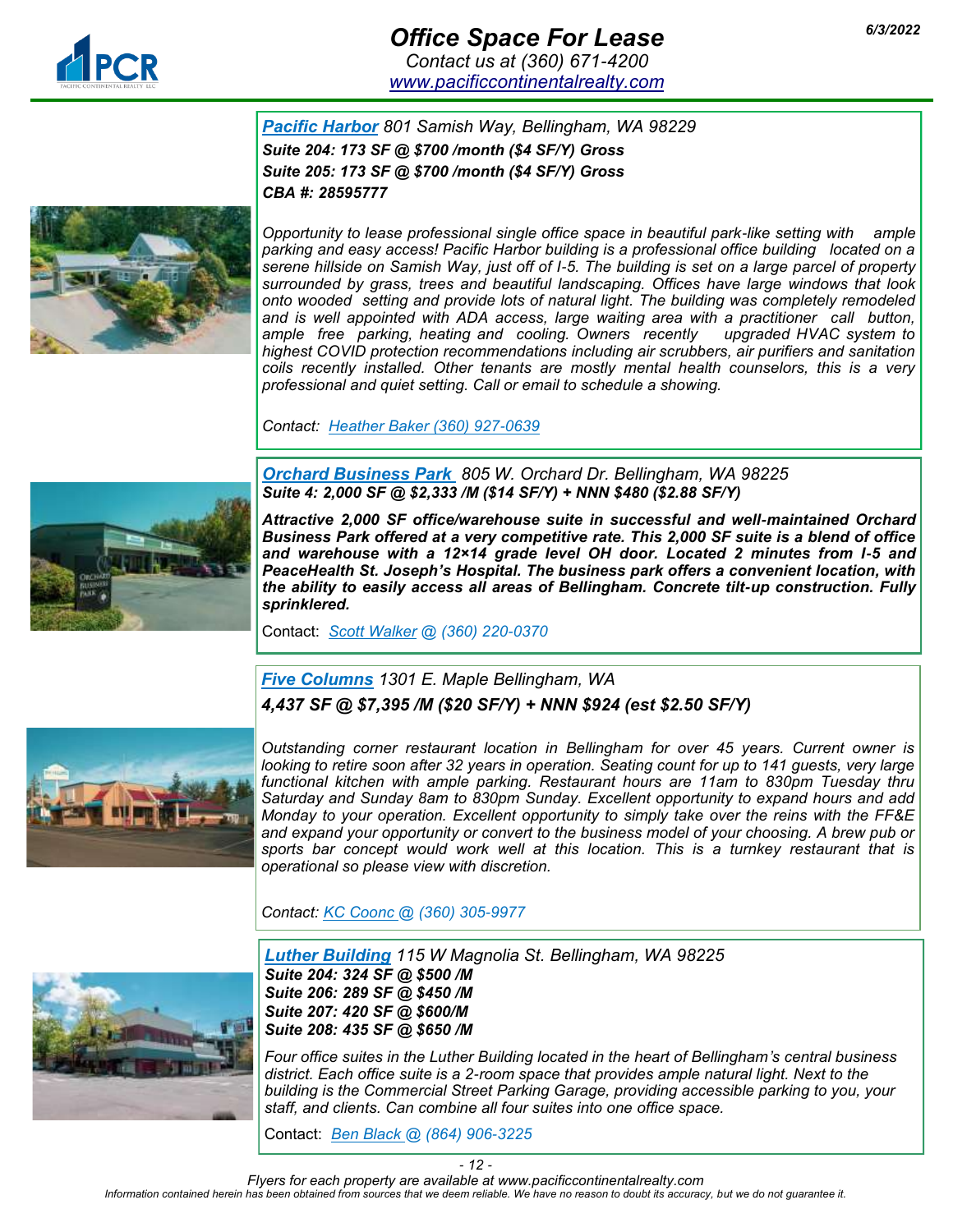

# *6/3/2022 Office Space For Lease*

*Contact us at (360) 671-4200 [www.pacificcontinentalrealty.com](http://www.pacificcontinentalrealty.com/office-lease)*



*Professional Office Building, 4340 Pacific Highway[,](http://www.pacificcontinentalrealty.com/listings/?propertyId=407573-lease) Bellingham WA Suite 103: 1,107 SF @ \$1,845/M (\$20 SF/Y) Gross Suite 206: 514 SF @ \$901.66/M (\$20 SF/Y) Gross*

*The professional office building comes with an ample amount of parking as well as available*  large signage. Its located right on the edge of northern Bellingham, minutes from the *Bakerview Fred Meyer and Costco. It is also very close to the airport, with easy access to the I-5 freeway heading both North and South.* 

*Contact: Ben Black @ (864) 906-3225*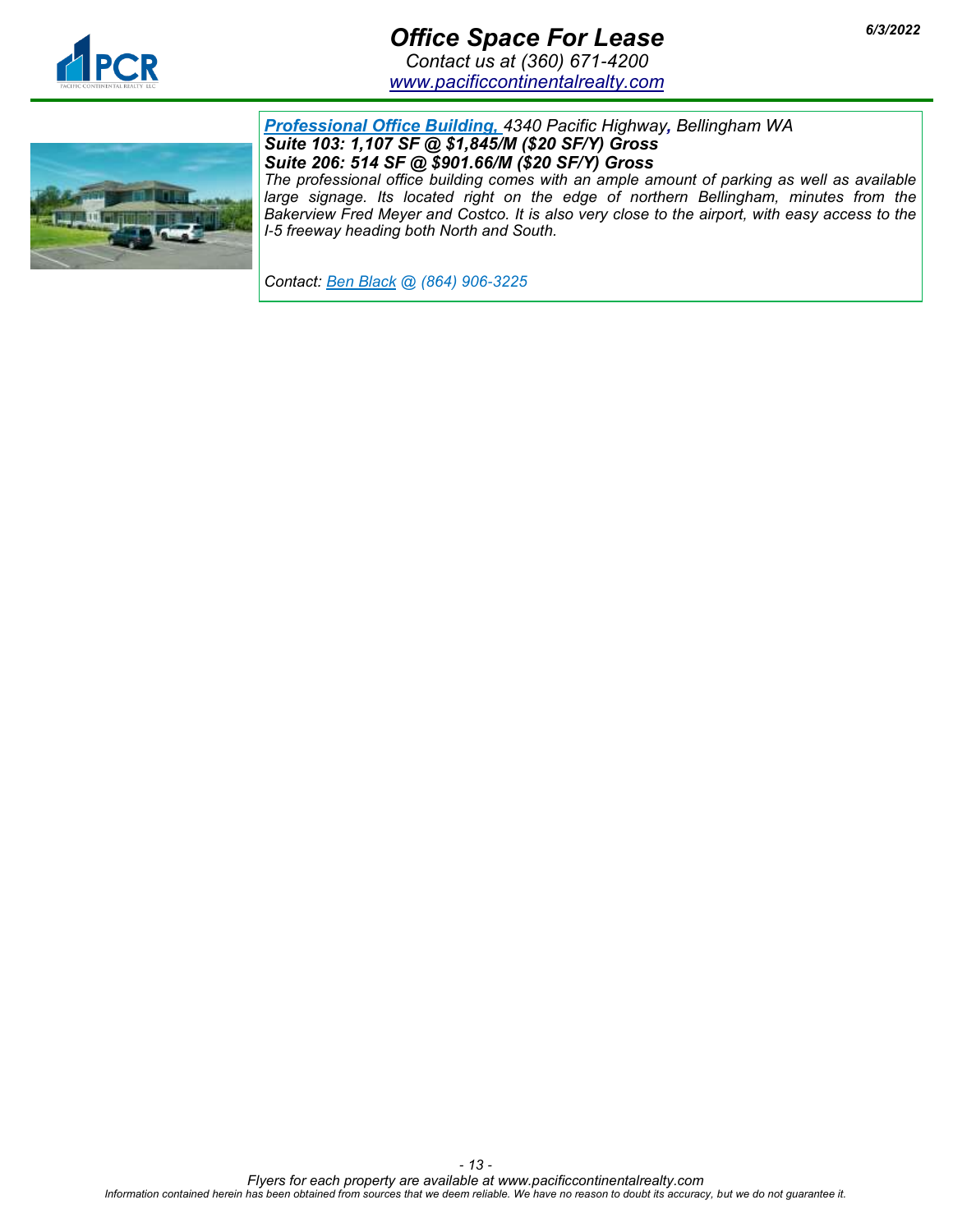<span id="page-13-0"></span>

*(360) 671-4200 [www.pacificcontinentalrealty.com](http://www.pacificcontinentalrealty.com/industrial-lease/) 114 W Magnolia St, Suite 201, Bellingham, WA 98225*

*[Retail](#page-0-0) [Office](#page-5-0) [Industrial](#page-13-0) [Business Ops For Sale](#page-15-0) Land for Sale/Lease*

## *Industrial Space For Lease*

*Waterview Building 1225 Roeder Ave, Bellingham, WA Suite 102: 2,025 SF @ \$3,476 /M (\$18 SF/Y) + NNN \$439 /M (\$2.60 SF/Y) | CBA #: 640144 Suite 103: 1,625 SF @ \$2,438 /M (\$18 SF/Y) + NNN \$352 /M \$2.60 SF/Y) | CBA #: 62975*



*New construction at the Port of Bellingham along Bellingham Bay. Outstanding location for a business looking to leverage off the waterfront location and the ongoing activities of a working waterfront. Shell building delivery completed early 2021 ready for tenant improvements! Quality steel construction with two 25'x65' bays. Unit 102 includes a 400 sq ft mezzanine. Broad retail/commercial/light industrial permitted uses with lots of easy access parking.*

*Contact: KC Coonc @ (360) 305-9977 Or Ben Black @ (864) 906-3225*



*Orchard Business Park 715 W. Orchard Dr. Bellingham, WA 98225 Suite 4: 2,000 SF @ \$2,333 /M (\$14 SF/Y) + NNN \$420 (\$2.52 SF/Y)*

*Attractive 2,000 SF office/warehouse suite in successful and well-maintained Orchard Business Park offered at a very competitive rate. This 2,000 SF suite is a blend of office and warehouse with a 12×14 grade level OH door. Located 2 minutes from I-5 and PeaceHealth St. Joseph's Hospital. The business park offers a convenient location, with the ability to easily access all areas of Bellingham. Concrete tilt-up construction. Fully sprinklered and with HVAC.* 

Contact: *[Scott Walker](mailto:scott@pacificcontinentalrealty.com?subject=5905%20Portal%20Way%20Ferndale%20Crossings) @ (360) 220-0370* 

*Orchard Business Park 805 W. Orchard Dr. Bellingham, WA 98225 Suite 4: 2,000 SF @ \$2,333 /M (\$14 SF/Y) + NNN \$480 (\$2.88 SF/Y)*

*Attractive 2,000 SF office/warehouse suite in successful and well-maintained Orchard Business Park offered at a very competitive rate. This 2,000 SF suite is a blend of office and warehouse with a 12×14 grade level OH door. Located 2 minutes from I-5 and PeaceHealth St. Joseph's Hospital. The business park offers a convenient location, with the ability to easily access all areas of Bellingham. Concrete tilt-up construction. Fully sprinklered.*

Contact: *[Scott Walker](mailto:scott@pacificcontinentalrealty.com?subject=5905%20Portal%20Way%20Ferndale%20Crossings) @ (360) 220-0370* 



*[Cascade Business Park](http://pacificcontinentalrealty.com/properties/warehouse-cascade-business-park/) 5373 Guide Meridian St, Bellingham, WA 98226 E-205: 732 SF @ \$775 /M (\$12.70 SF/Y) Modified Gross*

*Minutes from north Bellingham sits Cascade Business Park. The multifunctional spaces within the park are housed alongside the highly populated Guide Meridian Road, which sees over 30,000 vehicles daily and customers from Canada. The location is perfect for any business*  wishing to have easy access to the city of Bellingham while simultaneously be able to travel *across the border with ease.*

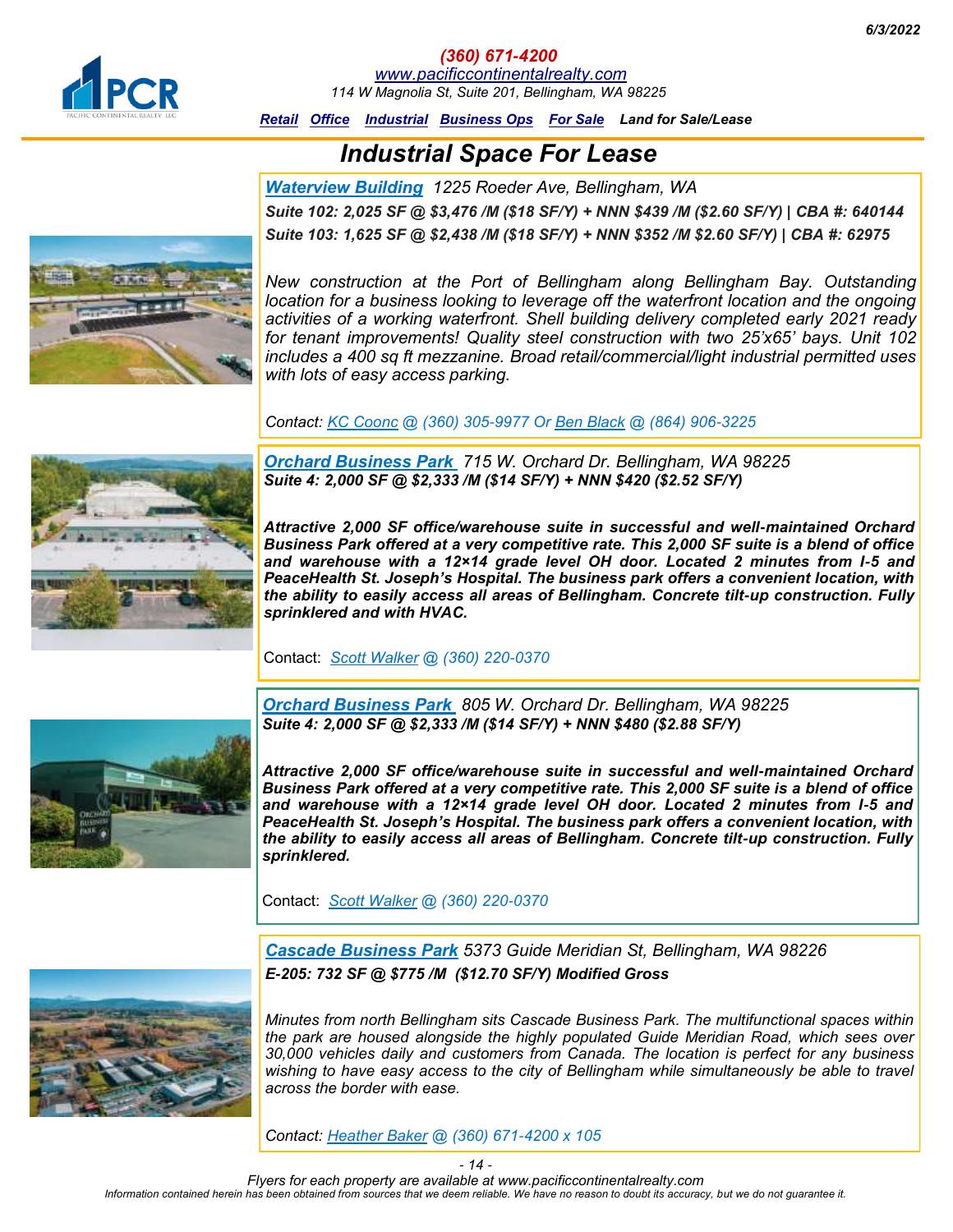

*(360) 671-4200 [www.pacificcontinentalrealty.com](http://www.pacificcontinentalrealty.com/industrial-lease/) 114 W Magnolia St, Suite 201, Bellingham, WA 98225*

*[Retail](#page-0-0) [Office](#page-5-0) [Industrial](#page-13-0) [Business Ops For Sale](#page-15-0) Land for Sale/Lease*

# *Industrial Space For Lease*

*Orchard Business Park 801 W. Orchard Dr. Bellingham, WA 98225 Suite 1 & 2: 4,000 SF @ \$4,666.67 /M (\$14 SF/Y) + NNN \$920 (\$4.76 SF/Y)*



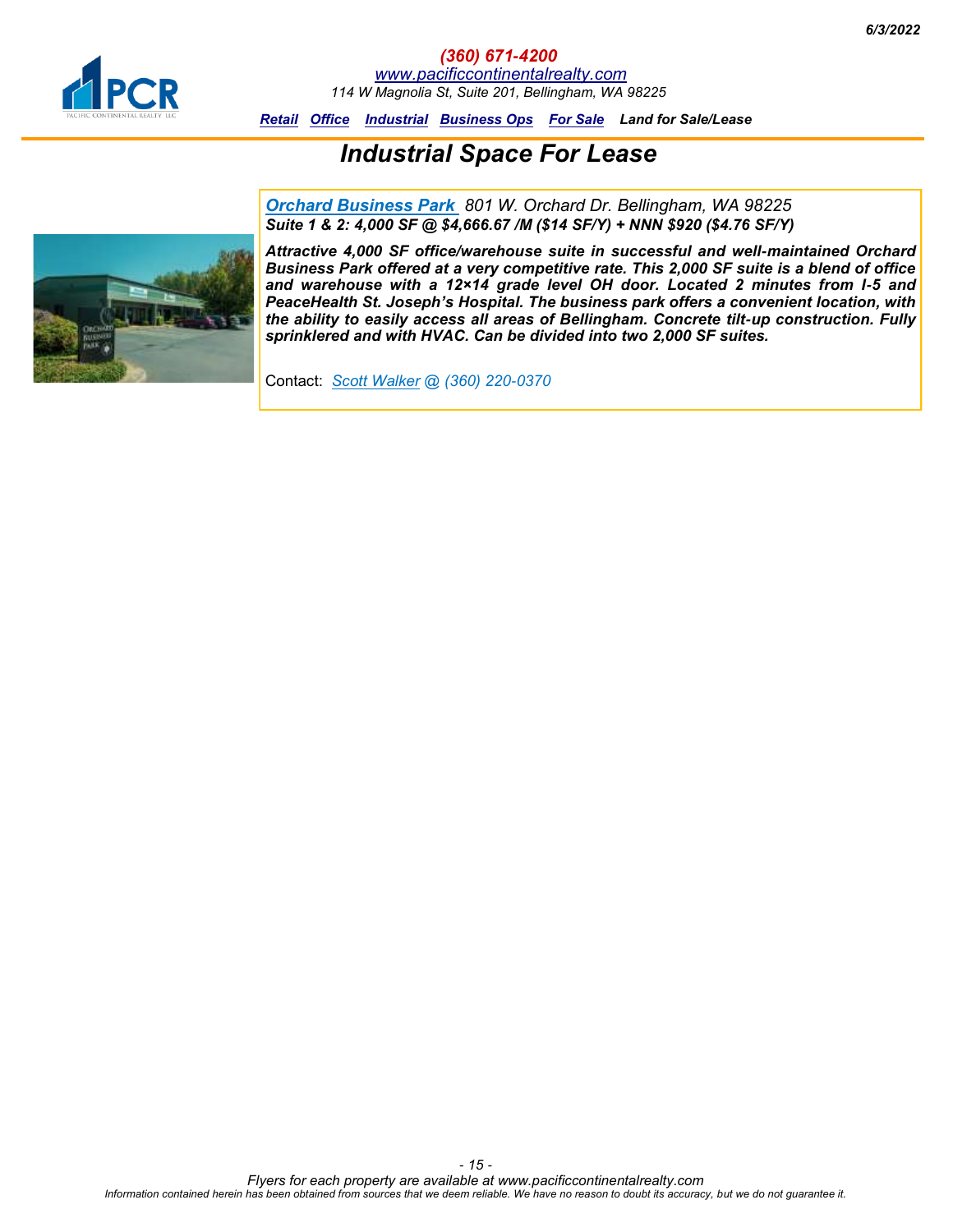<span id="page-15-0"></span>

*6/3/2022 (360) 671-4200*

*[www.pacificcontinentalrealty.com](http://www.pacificcontinentalrealty.com/for-sale/)*

*114 W Magnolia St, Suite 201, Bellingham, WA 98225*

*[Retail](#page-0-0) [Office](#page-5-0) [Industrial](#page-13-0) [Business Ops For Sale](#page-15-0) Land for Sale/Lease*

# *For Sale*

*[Five Columns](http://www.pacificcontinentalrealty.com/properties/1301-e-maple-st/) 1301 E. Maple Bellingham, WA* 

*Sale Price: \$2,500,000*

*Outstanding corner restaurant location in Bellingham for over 45 years. Current owner is looking to retire soon after 32 years in operation. Seating count for up to 141 guests, very large functional kitchen with ample parking. Restaurant hours are 11am to 830pm Tuesday thru Saturday and Sunday 8am to 830pm Sunday. Excellent opportunity to expand hours and add Monday to your operation. Excellent opportunity to simply take over the reins with the FF&E and expand your opportunity or convert to the business model of your choosing. A brew pub or sports bar concept would work well at this location. This is a turnkey restaurant that is operational so please view with discretion.* 

*Contact: KC Coonc @ (360) 305-9977* 

#### *[Gaston Bay Building](http://www.pacificcontinentalrealty.com/properties/waterfront-class-a-office-building-in-bellingham/) 2925 Roeder Avenue, Bellingham, WA 22,948 SF @ \$6,950,000 Pro Forma: \$445,970 Cap rate: 6.4%*

*Located on Bellingham's waterfront with 360 degree views from all floors. Liberal use of windows, flexible floor plans, and a private rooftop deck to showcase the beautiful views of Bellingham Bay. The building has Gold LEED certification pending which leads to lower expenses, and higher productivity rates.* 

*Contact: [Heather Baker](mailto:heather@pacificcontinentalrealty.com?subject=2925%20Roeder%20Ave.) @ (360) 671-4200 x 105 Or KC Coonc @ 360-305-9977* 



*[Premier S](http://www.pacificcontinentalrealty.com/properties/waterfront-class-a-office-building-in-bellingham/)torage Condominium 164 Birch Bay Lynden Road, WA Unit F: 2,197 SF @ \$350,000*

This commercial condominium features 2,197 SF of open space including a 550 SF mezzanine. 17` clear height, 14`×14` roll-up door and man door. Includes gas heating unit and bathroom. Prime north county location just off the Guide Meridian in Lynden, easy access to Canadian Business and zoned commercial.

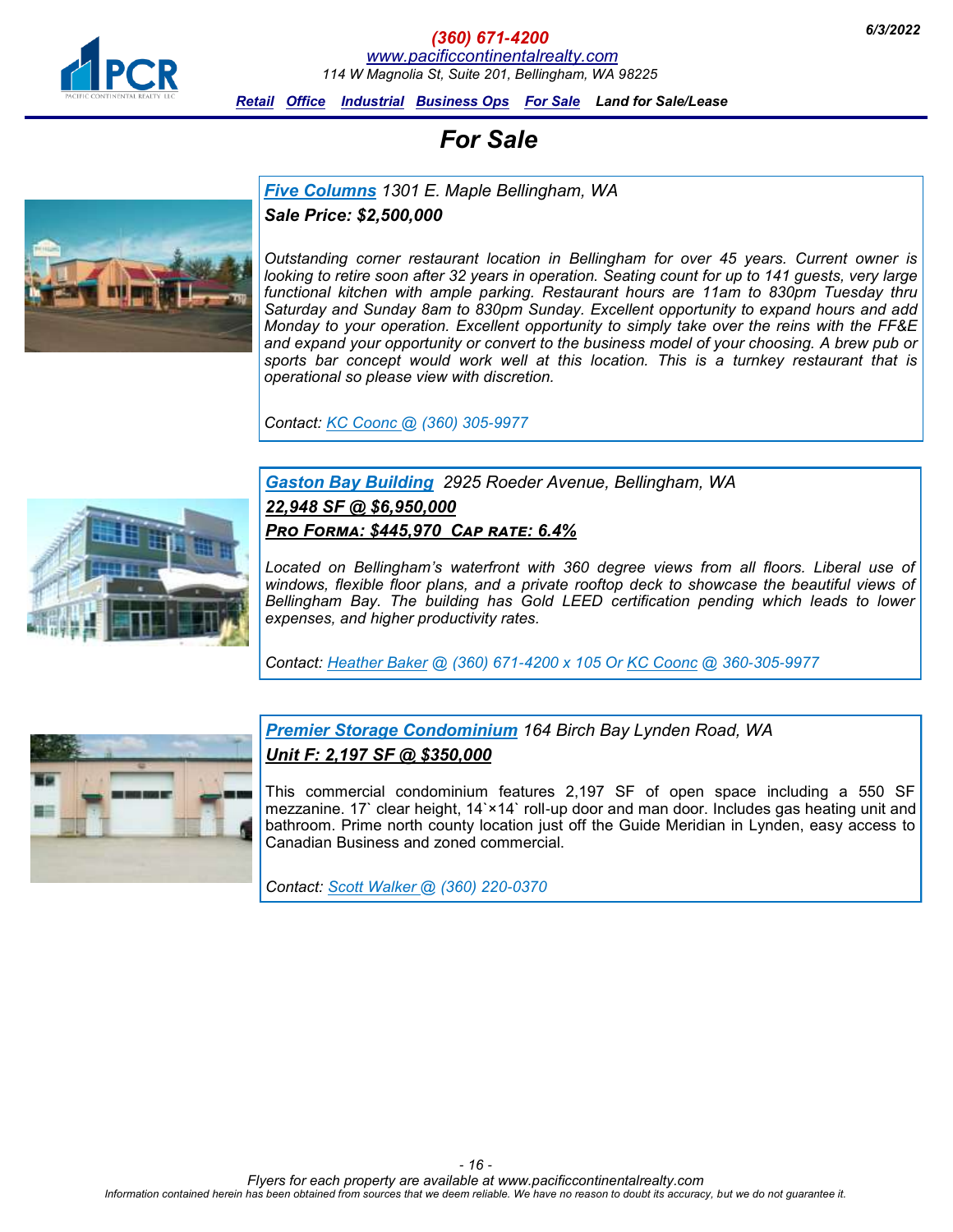

*6/3/2022 (360) 671-4200 [www.pacificcontinentalrealty.com](http://www.pacificcontinentalrealty.com/for-sale/) 114 W Magnolia St, Suite 201, Bellingham, WA 98225*

*[Retail](#page-0-0) [Office](#page-5-0) [Industrial](#page-13-0) [Business Ops For Sale](#page-15-0) Land for Sale/Lease*

# *For Sale*

*[Marina Building](http://www.pacificcontinentalrealty.com/properties/1301-e-maple-st/) 851 Coho Way, Bellingham, WA 98225 Sale Price: \$11,400,000*



*The Marina Building sits proudly within the Port of Bellingham's Marina District. 100% fully leased, 6.16% Cap on actuals, 3% vacancy credit loss, with a strong mix of regional and local tenants. 1st floor is anchored by LFS retail sales serving marine industry and the 2nd and 3rd floor as Class A office. Secure entry served by elevator. Fully sprinkled. This 47k plus sq ft building has been meticulously upgraded and maintained with a tenant occupancy average of 6.75 years. Building is situated on a landlord favorable Port of Bellingham Land Lease with 40 years remaining. The math works! Abundant parking, in a walkable area with easy access to affiliated services, restaurants, trails and parks. Limited tour available prior to offer submission. OM is reflective of actual financials. Full financial information including building inspection available upon accepted offer.* 

*Contact: KC Coonc @ (360) 305-9977 or Ryan Martin @ (360) 319-0040*



*Multifamily Development Project 4151 Meridian St, Bellingham WA 98226 Sale Price: \$6,995,000 (PENDING SALE)*

*Permit ready multifamily development site in Cordata Place shopping center. Plans are drawn for 65 units — 12 studios, 46 one-bedroom, and 7 two-bedroom units. Multifamily design only applies to upper 4 floor residential portion with retail on ground level as an extension to the currently existing 23,740 sf leased retail strip and 174,179 sf lot. The center has shared parking with the entire visual parking lot. Site location is adjacent to Dairy Queen and across from Whatcom Community College.* 

*Contact: Jim Bjerke @ (360) 961-1369*



*Prime Commercial Office Building 1323 Lincoln St, Bellingham WA 98226 Sale Price: \$1,200,000 (PENDING SALE)*

*Centrally located 6,196 sq ft commercial office building with 18 parking spaces and easy I-5 access. Nicely finished office floor plan that would work well with most tenants or user. Alley access off rear of building would work for a small tenant with the main and upper floor dedicated to single use. Excellent layout for separating management from back office. 2,680 sf ft on 1st floor, 2,196 sf on 2nd floor, 1,320 sf off alley per assessor notes. Offered below replacement cost.* 

*Contact: KC Coonc @ (360) 305-9977*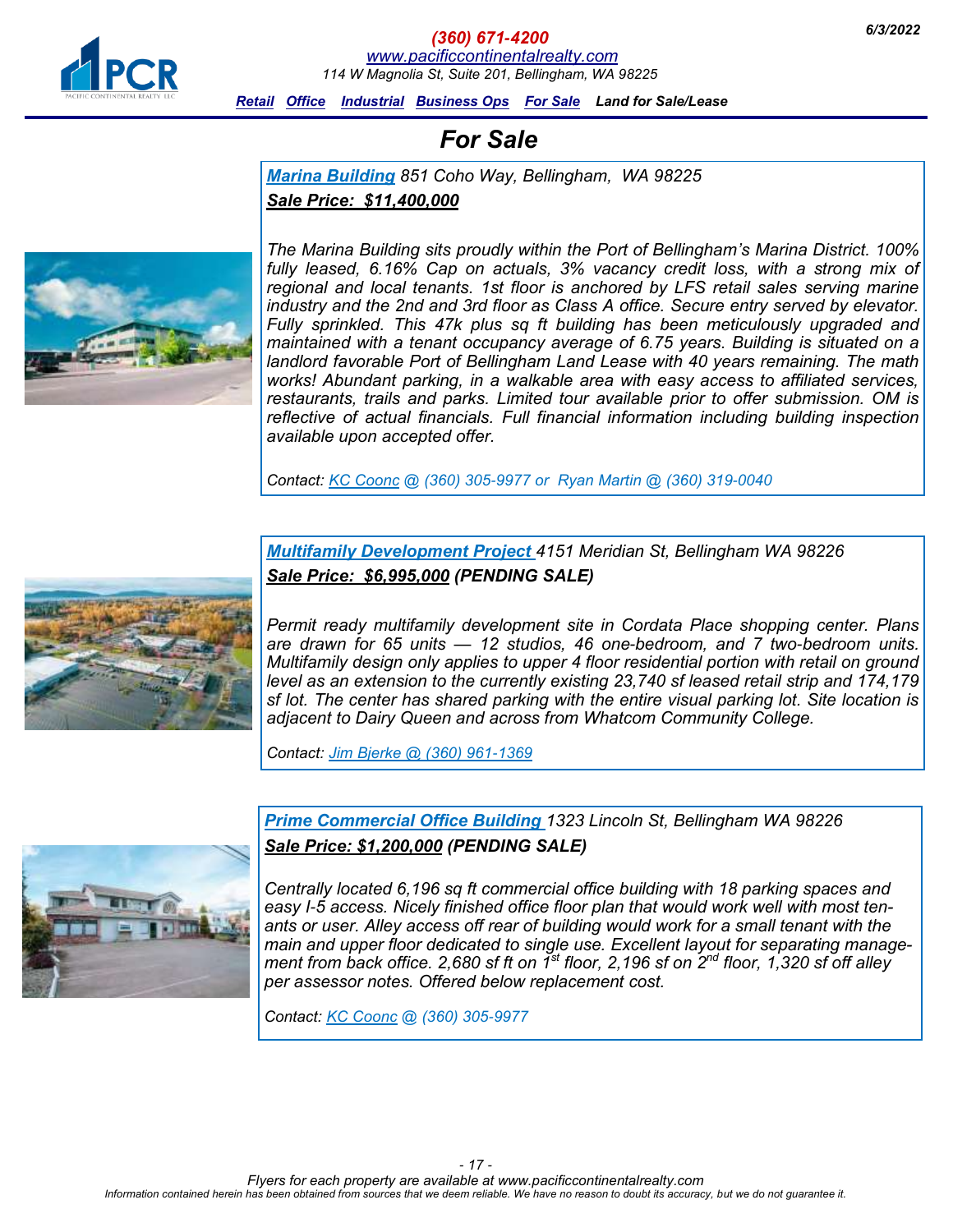

### *6/3/2022 (360) 671-4200*

*[www.pacificcontinentalrealty.com](http://www.pacificcontinentalrealty.com/for-sale/)*

*114 W Magnolia St, Suite 201, Bellingham, WA 98225*

*[Retail](#page-0-0) [Office](#page-5-0) [Industrial](#page-13-0) [Business Ops For Sale](#page-15-0) Land for Sale/Lease*

# *Land For Sale*

*[4577 Meridian](http://www.pacificcontinentalrealty.com/properties/4577-meridian/) Bellingham, WA Sale Price: \$4,159,000 | SF: 594,721*

*Bounded by 470 feet of frontage on Meridian Street/State Route 539 on its east side and 1300*  feet of frontage on Horton Road at the northeast entrance to Cordata, this 13.6 acre parcel *presents an outstanding development opportunity to capture the benefits of its excellent exposure to the more than 25,000 vehicles passing daily. Permissible uses include a wide range of commercial, retail and light industrial activities as described in BMC Chapter 20.36. Public water and public sewer are available. Wetlands Assessment Completed.*

*Contact: [Scott Walker](mailto:scott@pacificcontinentalrealty.com?subject=2301%20W.%20Main%20St) @ (360) 220-0370*



*[151 Birch Bay Lynden Rd](http://www.pacificcontinentalrealty.com/properties/157-birch-bay-lynden-rd/) 151 State Route 539, Lynden, WA*

**Sale Price: \$650,000 PENDING**

*The lot is a 40,946 square foot parcel of land situated on the south side of Birch Bay Lynden Road just west of Safeway and intersection of Birch Bay Lynden Road with the Guide Meridian, the lot has 185.24 lineal feet frontage on Birch Bay Lynden Road. It is level and graveled. Storm, sewer, water, power, natural gas, cable and telephone lines area available on site.* 

*Contact: [Scott Walker](mailto:scott@pacificcontinentalrealty.com?subject=164%20Bay%20Lyn%20Dr.) @ (360) 220-0370*



*[2240 Grandview Rd](http://pacificcontinentalrealty.com/properties/2240-grandview-land-for-sale/) Ferndale, WA Sale Price: \$6,952,176 (1,158,696 SF)*

*Bounded by the southbound off ramp at Interstate 5 Exit 266 and arterials Grandview Road and Portal Way, this 26.6 acre tract is perhaps the finest undeveloped parcel remaining along Interstate 5 in Washington, lying 10 minutes south of the Canadian border. With its recent change in zoning, it is now suitable for development to its highest and best use. The site is clean, level, unencumbered, free of wetlands, and offers unmatched visibility.* 

*Contact: [Scott Walker](mailto:scott@pacificcontinentalrealty.com?subject=2240%20Grandview%20Rd) @ (360) 220-0370* 

*Squalicum Creek [Medical](http://www.pacificcontinentalrealty.com/properties/2500-squalicum-parkway/) Center, 2500 Squalicum Parkway, Bellingham, WA Sale Price: Unit 103 - \$1,800,000 PENDING*



*The Squalicum Creek Medical Center is a new development opportunity located just 1,000' NW of PeaceHealth St. Joseph Medical Campus. Join the Plastic Surgery Bellingham group on their new medical campus. This is the last remaining development site that is ready to build near the hospital. Pad sites available for a 11,040 SF building and 2,950 SF building that fronts Squalicum Parkway. The pad site is condominiumized and includes all street improvements, paving, striping, landscaping and utilities to pad.*

*Contact: KC Coonc @ (360) 305-9977*